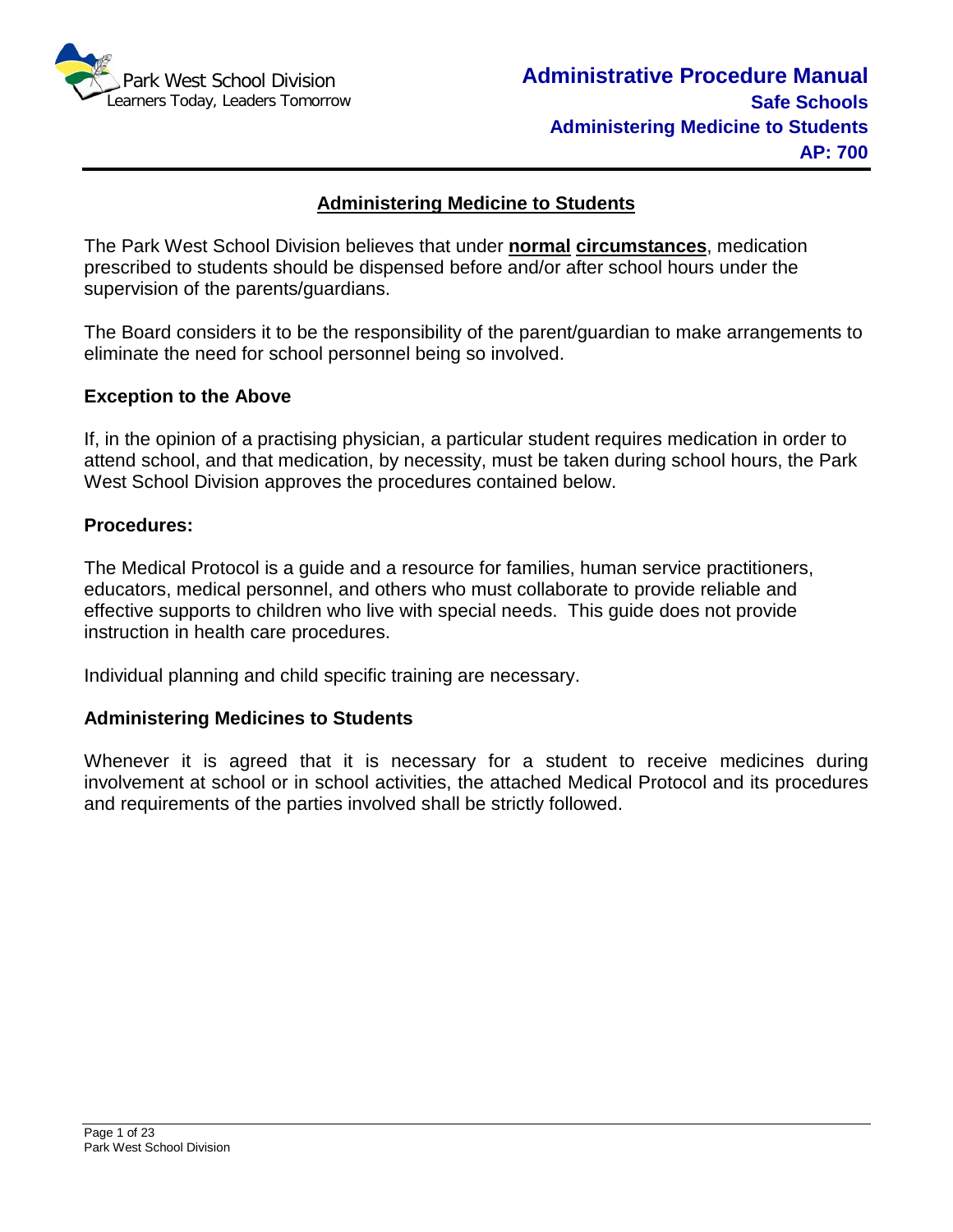

## **PROCEDURAL GUIDELINES STUDENTS WITH CHRONIC MEDICAL CONDITIONS**

A specific individual management plan is to be prepared for each student with a chronic medical condition such as diabetes, epilepsy, kidney disease, asthma, migraine headaches, thyroid conditions, intestinal disorders, and significant allergies. The guidelines in this administrative procedure will assist the school administrator in preparing the plans required in each school.

| <b>SCHOOL</b> | <b>DIVISION</b> | <b>HEALTH</b>   |                                                                                                       |
|---------------|-----------------|-----------------|-------------------------------------------------------------------------------------------------------|
|               |                 | <b>CARE</b>     |                                                                                                       |
|               |                 | <b>PROVIDER</b> |                                                                                                       |
|               |                 |                 | On or before the commencement of school in the                                                        |
|               |                 |                 | Fall term to determine those students in                                                              |
|               |                 |                 | attendance at the school (using the intake                                                            |
|               |                 |                 | registration form) who have a chronic disability or<br>illness and who require or may require medical |
|               |                 |                 | attention during the school day.                                                                      |
|               |                 |                 | Complete URIS application form and submit to                                                          |
|               |                 |                 | coordinator by May 1 <sup>st</sup> and new applications as                                            |
|               |                 |                 | they occur.                                                                                           |
|               |                 |                 | Applications will be forwarded to URIS by Student                                                     |
|               |                 |                 | Services Coordinator.                                                                                 |
|               |                 |                 | Meet personally with the parents/guardians                                                            |
|               |                 |                 | detailing the nature of the illness being                                                             |
|               |                 |                 | manifested, and ask for other instructions of a                                                       |
|               |                 |                 | specific nature which the parent may consider                                                         |
|               |                 |                 | necessary to safeguard the child.                                                                     |
|               |                 |                 | Determine from the parents or, with the<br>permission of the parents, from the child's                |
|               |                 |                 | physician the possible educational implications of                                                    |
|               |                 |                 | the illness and the possible side effects of any                                                      |
|               |                 |                 | medication the child may be taking or which may                                                       |
|               |                 |                 | need to be administered at the school.                                                                |
| ✓             |                 | ✓               | Communicate the above information to all                                                              |
|               |                 |                 | personnel employed at the school and file the                                                         |
|               |                 |                 | information in a readily accessible place.                                                            |
| ✓             |                 |                 | Take such measures as may be necessary to                                                             |
|               |                 |                 | ensure that chronically ill children will be                                                          |
|               |                 |                 | recognized by any member of the staff should                                                          |
|               |                 |                 | medical attention be required.                                                                        |
| ✓             |                 |                 | Ensure that all substitute teachers are aware but                                                     |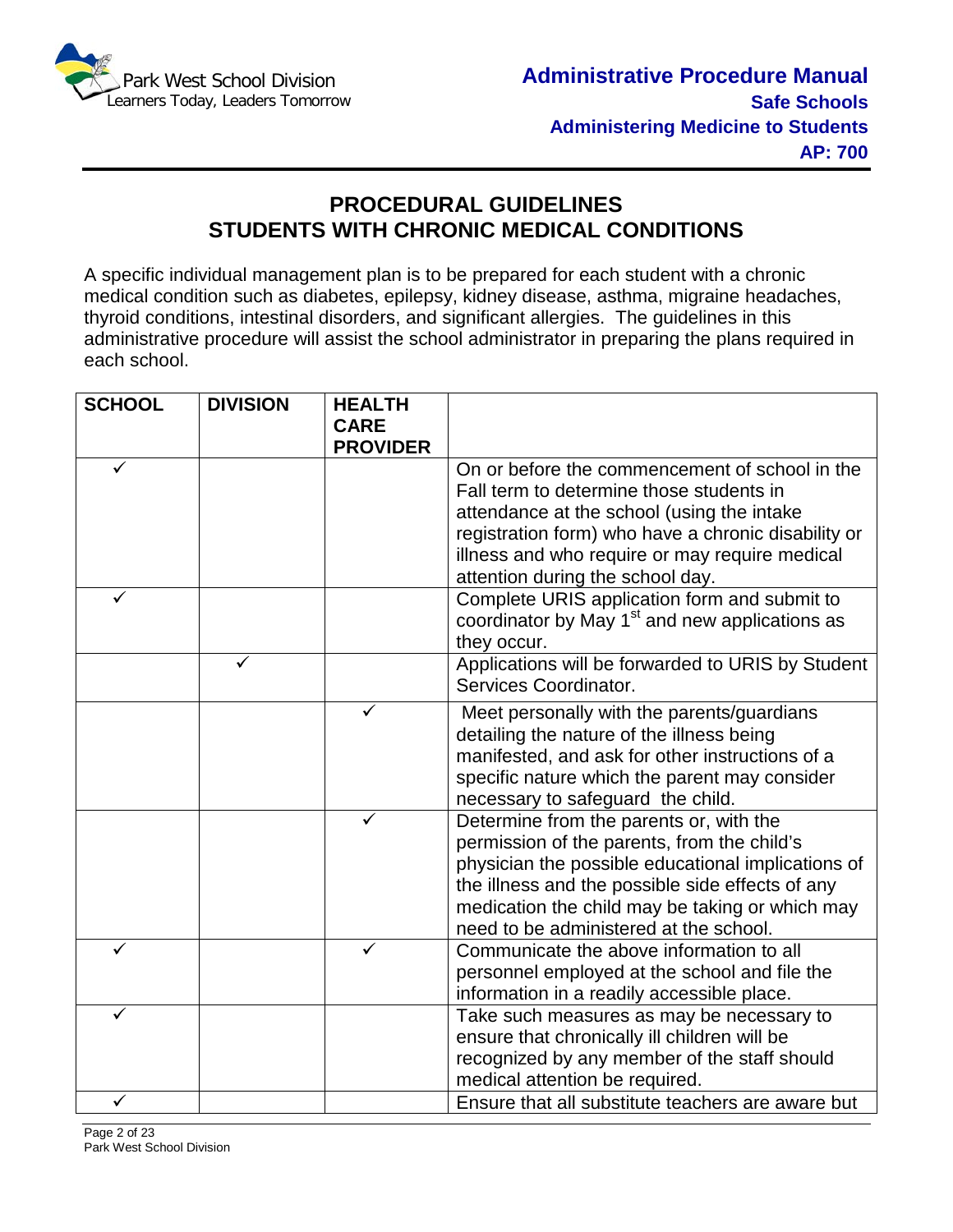

| not responsible to deliver Health Care Plan<br>procedures of chronically ill children placed in |
|-------------------------------------------------------------------------------------------------|
| their care.                                                                                     |
| Where a chronically ill child requires or may                                                   |
| require medication, the Heath Care Plan                                                         |
| procedures in "Administering Medication to                                                      |
| Students" shall be strictly applied.                                                            |
| Under no circumstances shall staff ignore any                                                   |
| symptoms or suggestions from a child that                                                       |
| medical attention may be required or necessary.                                                 |
| In all instances where symptoms of the illness                                                  |
| manifest themselves or the child suggests they                                                  |
| may be feeling the onset of symptoms, the school                                                |
| shall respond in accordance with directives                                                     |
| provided under the Individual Health Care Plan                                                  |
| and, as deemed necessary, communicate directly                                                  |
| with the parents or the child's physician.                                                      |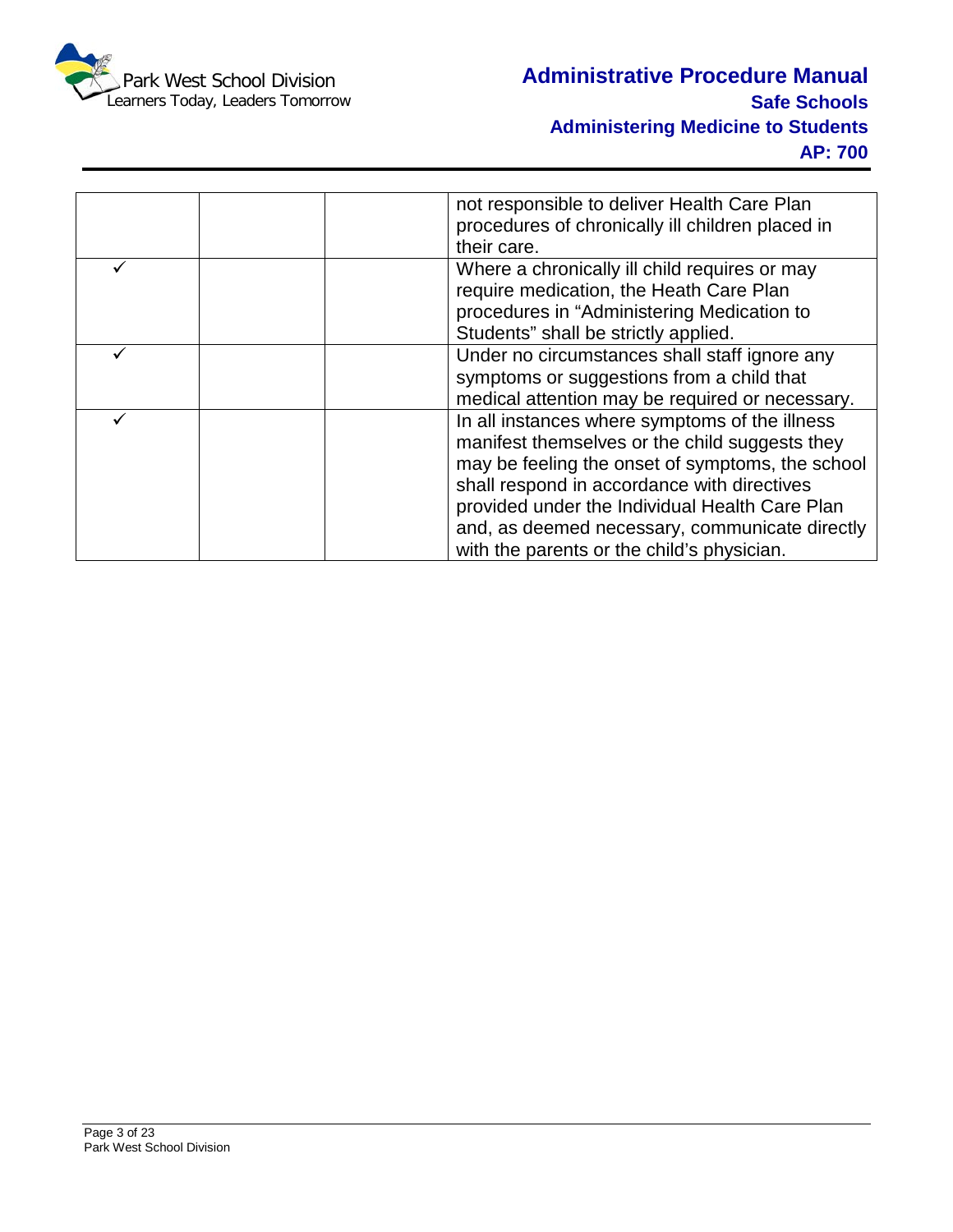

#### **Storage, Disposition and Administration of Medication**

#### **Storage and Safety Re: Medications**

Storage and safety are important concerns when medications are administered in school settings. The purpose of the following guidelines is to ensure adequate record-keeping access and availability; and prevent abuse.

Medications administered in school settings shall be:

- 1. Stored in a locked location (see #11 below)
- 2. The key to the locked location shall be in the care and control of the person(s) responsible to administer the medications.
- 3. Regardless of the foregoing, the key to the locked location shall remain on the premises of the school at all times.
- 4. A spare key to the locked location shall be reasonably available.
- 5. Every employee who administers medication in the school setting during the normal course of their duties shall be made aware of the location of the spare key.
- 6. A locked location may be a cabinet, cupboard, drawer, steel box or other similar arrangement.
- 7. If a medication requires refrigeration, the locked location shall be, or shall be within, an operating refrigerator.
- 8. Medications shall be stored separately and apart from any other material, supply or objects in the locked location.
- 9. Medications for more than one child may be stored in one locked location. However, in this circumstance, **each medication shall be separated by a clear physical means** such as, but not limited to, metal partitions, sealable plastic jars or boxes, individual plastic zipper bags or appropriate equivalent.
- 10.Each physical separation shall be clearly and unambiguously labelled with the child's name.
- 11.**MEDICATION THAT MAY BE REQUIRED URGENTLY SHALL NOT BE STORED IN A LOCKED LOCATION.** Such medication shall be carried at all times on the person of the child or the adult responsible to administer the medication. Such medication includes, but is not limited to:
	- A. inhalers;
	- B. injectable adrenaline ("Epipen" or equivalent)

Reference: UNIFIED REFERRAL AND INTAKE MANUAL: POLICIES: MEDICATION ADMINISTRATION: STORAGE AND SAFETY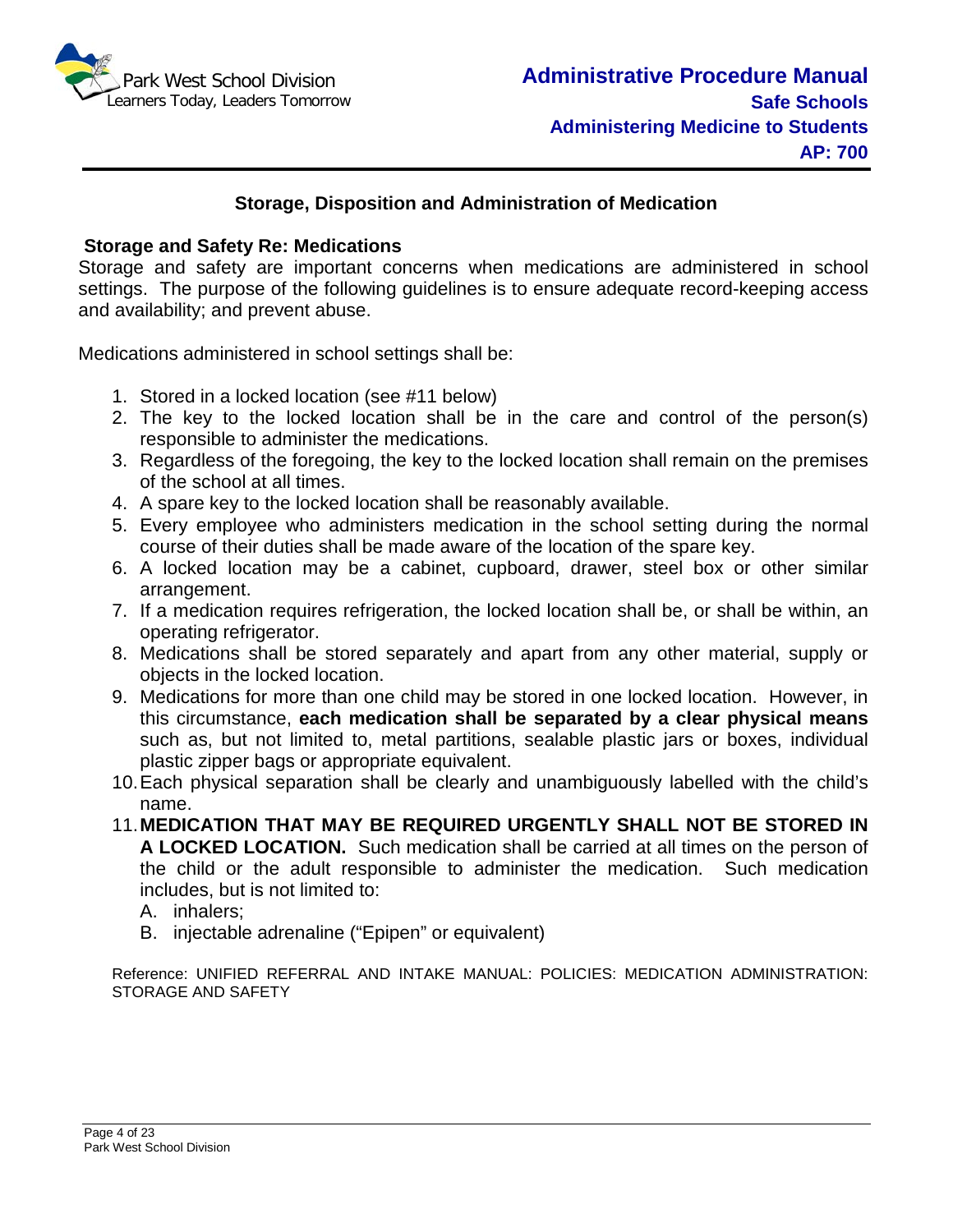

#### **PARENT/GUARDIAN AUTHORIZATION TO ADMINISTER PRESCRIBED MEDICATION TO STUDENT**

| Please print the following required information                                   |                                                              |           |  |  |
|-----------------------------------------------------------------------------------|--------------------------------------------------------------|-----------|--|--|
| <b>Personal Information:</b>                                                      |                                                              |           |  |  |
|                                                                                   | Birthdate $\frac{1}{\gamma}$ M D                             |           |  |  |
|                                                                                   |                                                              |           |  |  |
|                                                                                   |                                                              |           |  |  |
| <b>Medication Information:</b>                                                    |                                                              |           |  |  |
|                                                                                   |                                                              |           |  |  |
| Name of medication (as indicated on the pharmacy label) _________________________ |                                                              |           |  |  |
|                                                                                   |                                                              |           |  |  |
|                                                                                   |                                                              |           |  |  |
| Start date $\frac{1}{Y}$ M D                                                      | End date $\frac{1}{Y}$ $\frac{1}{M}$ D Ongoing $\frac{1}{Y}$ | <b>NO</b> |  |  |
| Date of first dosage $\frac{1}{Y}$ M D                                            |                                                              |           |  |  |

Diagnosis and/or reason for medication:

"I/We authorize the school to contact the doctor or the dispensing pharmacist for further information, and I authorize them to release any further information requested by the school.

\_\_\_\_\_\_\_\_\_\_\_\_\_\_\_\_\_\_\_\_\_\_\_\_\_\_\_\_\_\_\_\_\_\_ \_\_\_\_\_\_\_\_\_\_\_\_\_\_\_\_\_\_\_\_\_\_\_\_\_\_

Parent/Guardian/Substitute Decision Maker National Contract Date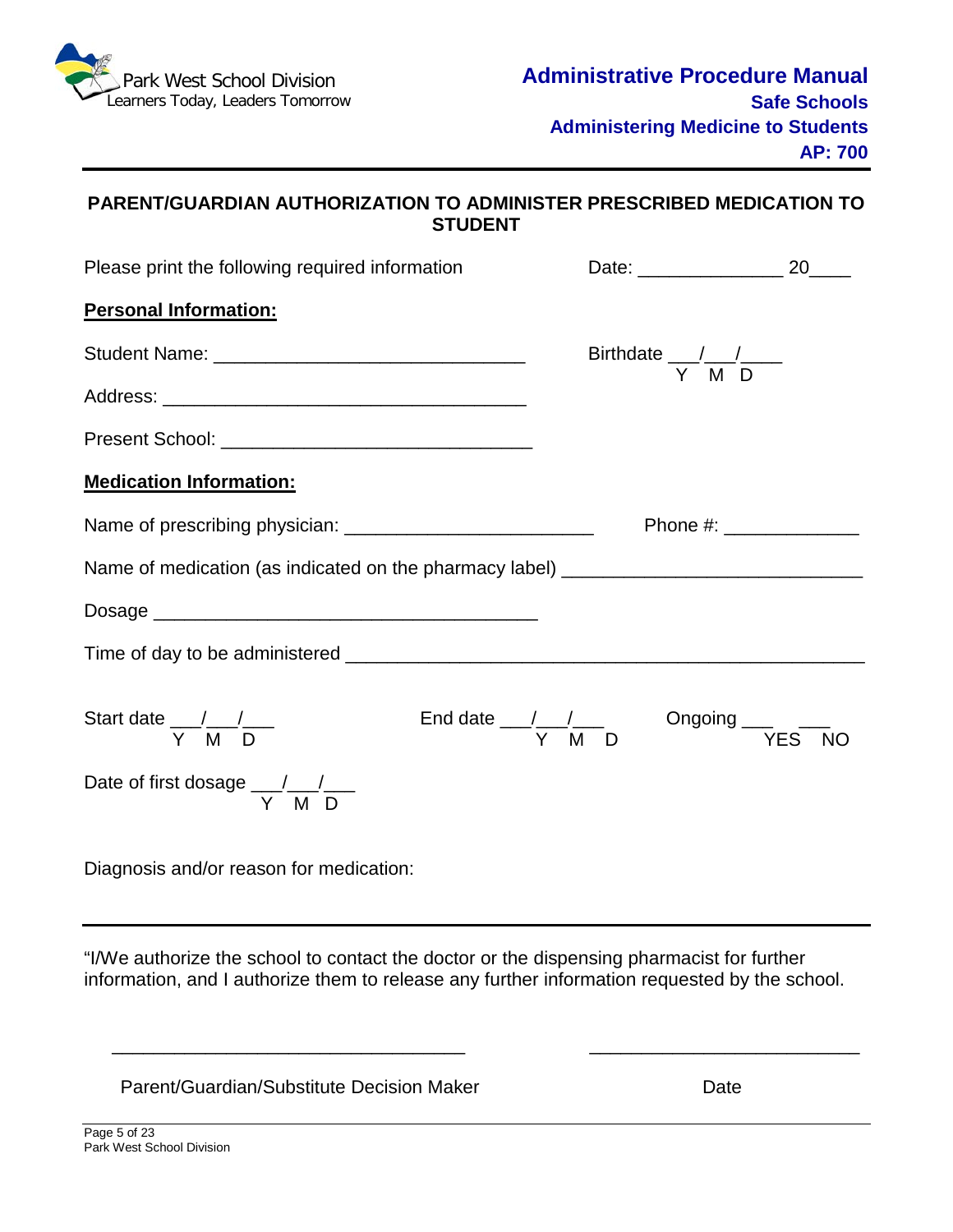

#### **ADMINISTRATION OF PRESCRIBED MEDICATION RECORD**

|                                                                                                                                                                            |                                | School: _______________________ |  |  |
|----------------------------------------------------------------------------------------------------------------------------------------------------------------------------|--------------------------------|---------------------------------|--|--|
| Medication: __________________                                                                                                                                             |                                |                                 |  |  |
| Route: _______________________________                                                                                                                                     | <b>Daily Medication Record</b> |                                 |  |  |
| 1. Person administering the medication shall read the label three times:<br>a) removal from storage<br>b) before removal from container<br>c) after removal from container |                                |                                 |  |  |
| 2. The daily medication sheet must be filled out immediately following the administering of medication.                                                                    |                                |                                 |  |  |
| 3. Outcome section must be completed as: "Successful", "Refused", "Unsuccessful", or "Absent".                                                                             |                                |                                 |  |  |

| <b>DATE</b> | Time<br>Given | Initial | <b>OUTCOME</b> | <b>DATE</b> | Time<br>Given | Initial | <b>OUTCOME</b> |
|-------------|---------------|---------|----------------|-------------|---------------|---------|----------------|
|             |               |         |                |             |               |         |                |
|             |               |         |                |             |               |         |                |
|             |               |         |                |             |               |         |                |
|             |               |         |                |             |               |         |                |
|             |               |         |                |             |               |         |                |
|             |               |         |                |             |               |         |                |
|             |               |         |                |             |               |         |                |
|             |               |         |                |             |               |         |                |
|             |               |         |                |             |               |         |                |
|             |               |         |                |             |               |         |                |
|             |               |         |                |             |               |         |                |

## **INITIAL VERIFICATION**

| <b>DATE</b> | <b>FULL</b><br><b>SIGNATURE</b> | <b>INITIAL</b> | <b>DATE</b> | <b>FULL</b><br><b>SIGNATURE</b> | <b>INITIAL</b> |
|-------------|---------------------------------|----------------|-------------|---------------------------------|----------------|
|             |                                 |                |             |                                 |                |
|             |                                 |                |             |                                 |                |
|             |                                 |                |             |                                 |                |
|             |                                 |                |             |                                 |                |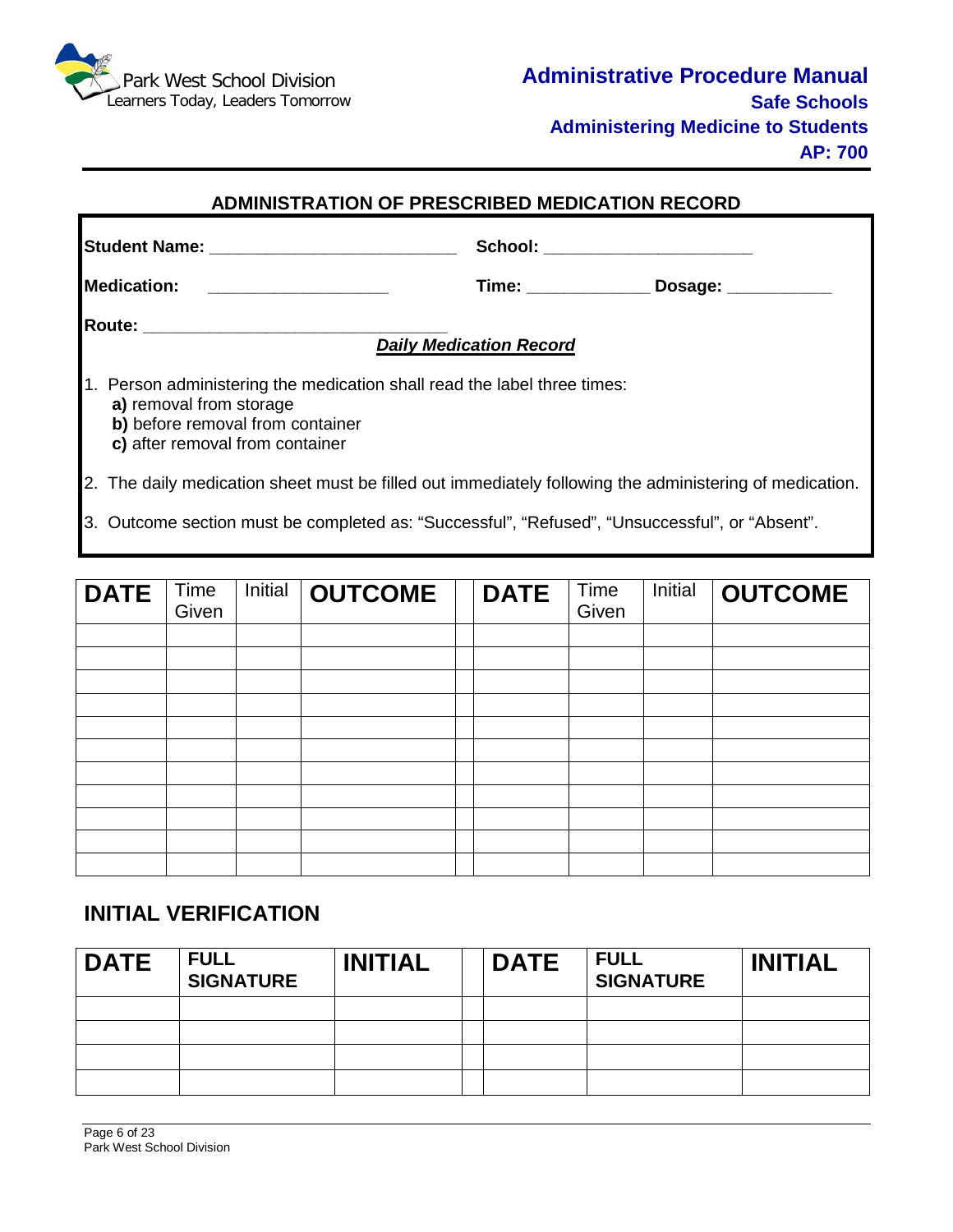

## **Administrative Procedure Manual Safe Schools Administering Medicine to Students AP: 700**

| <b>DATE</b> | $\overline{\text{Time}}$<br>Given | Initial | <b>OUTCOME</b> | <b>DATE</b> | Time<br>Given | <b>Initial</b> | <b>OUTCOME</b> |
|-------------|-----------------------------------|---------|----------------|-------------|---------------|----------------|----------------|
|             |                                   |         |                |             |               |                |                |
|             |                                   |         |                |             |               |                |                |
|             |                                   |         |                |             |               |                |                |
|             |                                   |         |                |             |               |                |                |
|             |                                   |         |                |             |               |                |                |
|             |                                   |         |                |             |               |                |                |
|             |                                   |         |                |             |               |                |                |
|             |                                   |         |                |             |               |                |                |
|             |                                   |         |                |             |               |                |                |
|             |                                   |         |                |             |               |                |                |
|             |                                   |         |                |             |               |                |                |
|             |                                   |         |                |             |               |                |                |
|             |                                   |         |                |             |               |                |                |
|             |                                   |         |                |             |               |                |                |
|             |                                   |         |                |             |               |                |                |
|             |                                   |         |                |             |               |                |                |
|             |                                   |         |                |             |               |                |                |
|             |                                   |         |                |             |               |                |                |
|             |                                   |         |                |             |               |                |                |
|             |                                   |         |                |             |               |                |                |
|             |                                   |         |                |             |               |                |                |
|             |                                   |         |                |             |               |                |                |
|             |                                   |         |                |             |               |                |                |
|             |                                   |         |                |             |               |                |                |
|             |                                   |         |                |             |               |                |                |
|             |                                   |         |                |             |               |                |                |
|             |                                   |         |                |             |               |                |                |
|             |                                   |         |                |             |               |                |                |
|             |                                   |         |                |             |               |                |                |
|             |                                   |         |                |             |               |                |                |
|             |                                   |         |                |             |               |                |                |
|             |                                   |         |                |             |               |                |                |
|             |                                   |         |                |             |               |                |                |
|             |                                   |         |                |             |               |                |                |
|             |                                   |         |                |             |               |                |                |
|             |                                   |         |                |             |               |                |                |
|             |                                   |         |                |             |               |                |                |
|             |                                   |         |                |             |               |                |                |
|             |                                   |         |                |             |               |                |                |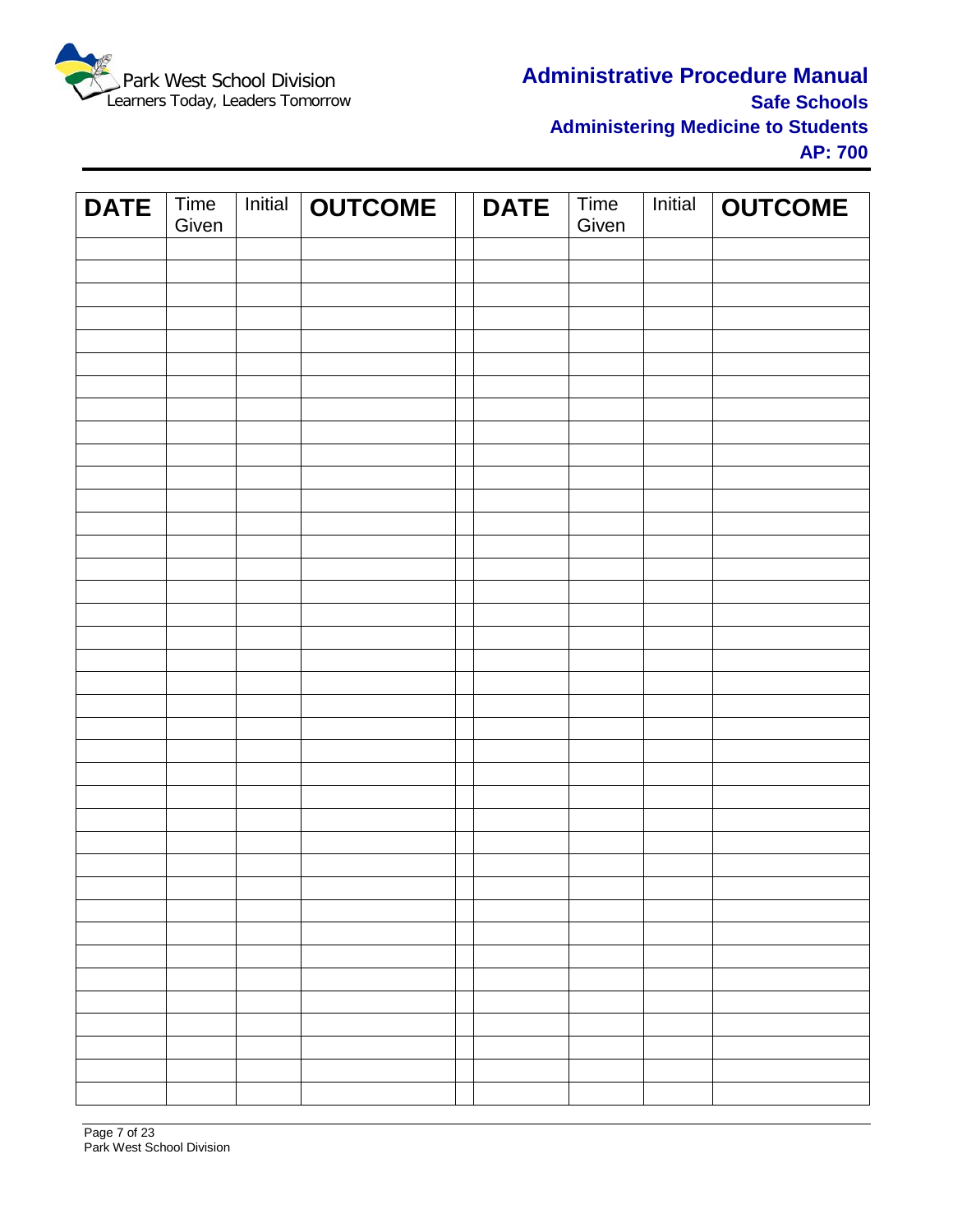

## **DISPOSITION OF UNUSED MEDICATION**

**\_\_\_\_\_\_\_\_\_\_\_\_\_\_\_\_\_\_\_\_\_\_\_\_\_\_\_\_\_\_\_\_\_\_\_\_\_\_\_\_\_\_\_\_\_\_\_\_\_\_\_\_\_\_\_\_\_\_\_\_\_\_\_\_\_\_\_\_\_\_\_\_\_\_\_ \_\_\_\_\_\_\_\_\_\_\_\_\_\_\_\_\_\_\_\_\_\_\_\_\_\_\_\_\_\_\_\_\_\_\_\_\_\_\_\_\_\_\_\_\_\_\_\_\_\_\_\_\_\_\_\_\_\_\_\_\_\_\_\_\_\_\_\_\_\_\_\_\_\_\_ \_\_\_\_\_\_\_\_\_\_\_\_\_\_\_\_\_\_\_\_\_\_\_\_\_\_\_\_\_\_\_\_\_\_\_\_\_\_\_\_\_\_\_\_\_\_\_\_\_\_\_\_\_\_\_\_\_\_\_\_\_\_\_\_\_\_\_\_\_\_\_\_\_\_\_**

**\_\_\_\_\_\_\_\_\_\_\_\_\_\_\_\_\_\_\_\_\_\_\_\_\_\_\_\_\_\_\_ \_\_\_\_\_\_\_\_\_\_\_\_\_\_\_\_\_\_\_\_\_\_\_\_\_\_\_\_\_\_\_\_\_\_\_\_\_**

Date: <u>\_\_\_\_/ \_\_\_/ \_\_</u>

**Name of Student:\_\_\_\_\_\_\_\_\_\_\_\_\_\_\_\_\_\_\_\_\_\_\_\_\_\_\_\_\_\_\_\_\_\_\_\_\_\_\_**

**Name of medication/dosage/amount:** 

**I have received the above medication from \_\_\_\_\_\_\_\_\_\_\_\_\_\_\_\_\_\_\_\_\_\_\_\_\_\_\_\_\_\_\_\_\_\_\_\_\_ for the purpose of disposal.**

**DATE PHARMACIST SIGNATURE**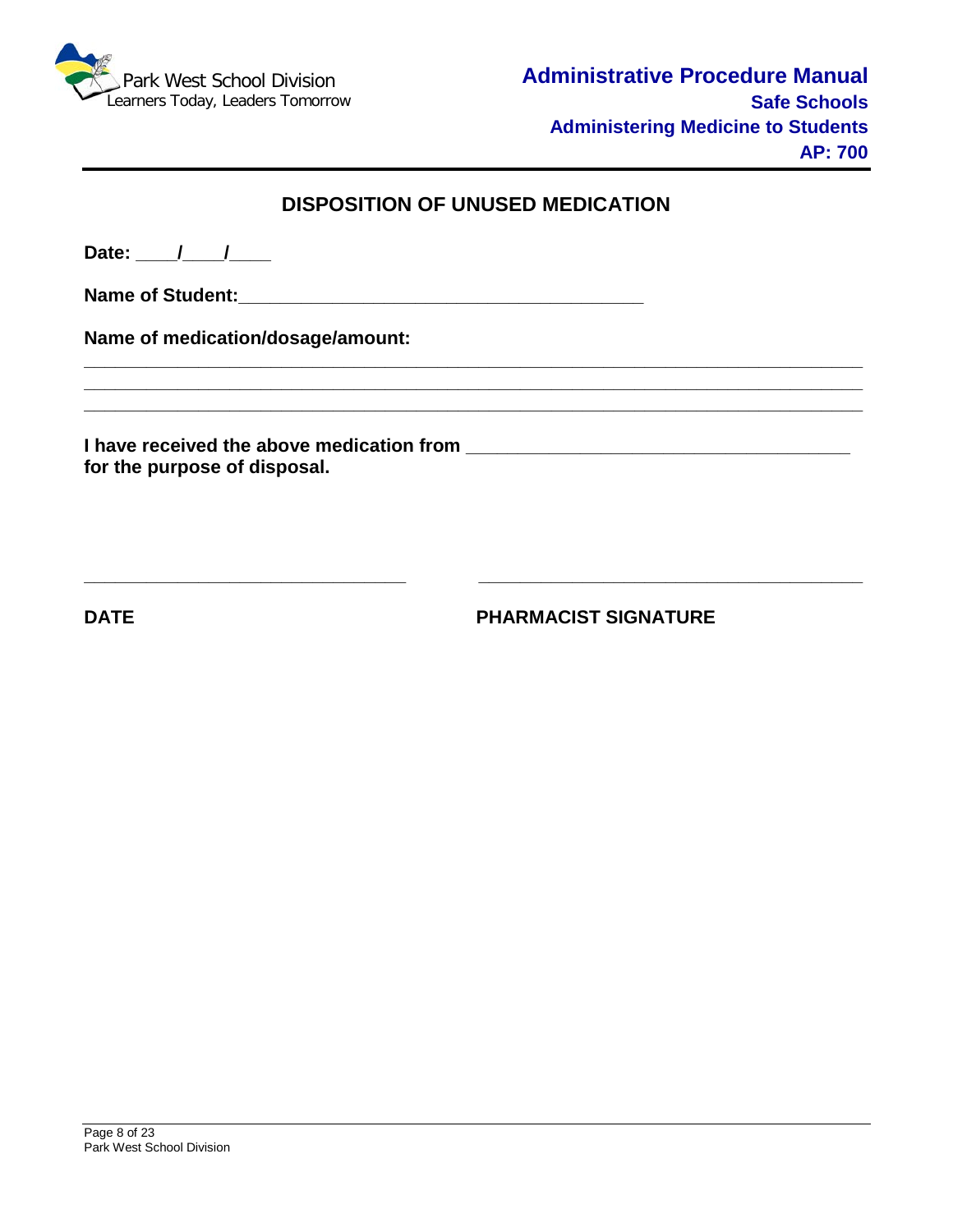

# **Administration of Injections**

#### **Anaphylactic Students**

#### **Anaphylaxis - definition**

Anaphylaxis - sometimes called "allergic shock" or "generalized allergic reaction" - is a severe allergic reaction that can lead to rapid death, if untreated. Like less severe allergic reactions, anaphylaxis occurs when the body's immune system reacts to harmless substances as though they were harmful invaders.

Although peanuts may be the most common allergen causing anaphylaxis in students there are other life-threatening allergens such as insect venom, pollen, medications, or certain synthetic substances. School systems must be aware that anaphylaxis is a life-threatening condition regardless of the substance that triggers it.

Despite the best efforts of parents and schools, no individual or organization can guarantee an "allergy-free" environment.

#### **Purposes of the Administrative Protocol**

The school will endeavour:

- to create a safe and healthy environment for students with severe life-threatening allergies;
- to do so without exceeding the attention required for those particular students;
- to be aware of those students' need to maintain a positive self-concept.

#### **Procedures**

#### **A. Information and Awareness**

1. Identification of students who may urgently require medication/treatment to school authorities:

- i) It is the responsibility of the parent/guardian whose child may urgently require medication/treatment to identify their child to the school administrator by completing the health information section of their school registration form and signing *Administration of Prescribed Medication (JLCD-R)).*
- ii) School case manager will complete *Group B URIS Application E-3)* for each identified child and forward to the Administrator, Educational Support Services (or designate).
- iii) Administrator, Educational Support Services (or designate) forwards all *Group B URIS Applications* to URIS in order to access funding for the training and monitoring of School Division staff by a registered nurse.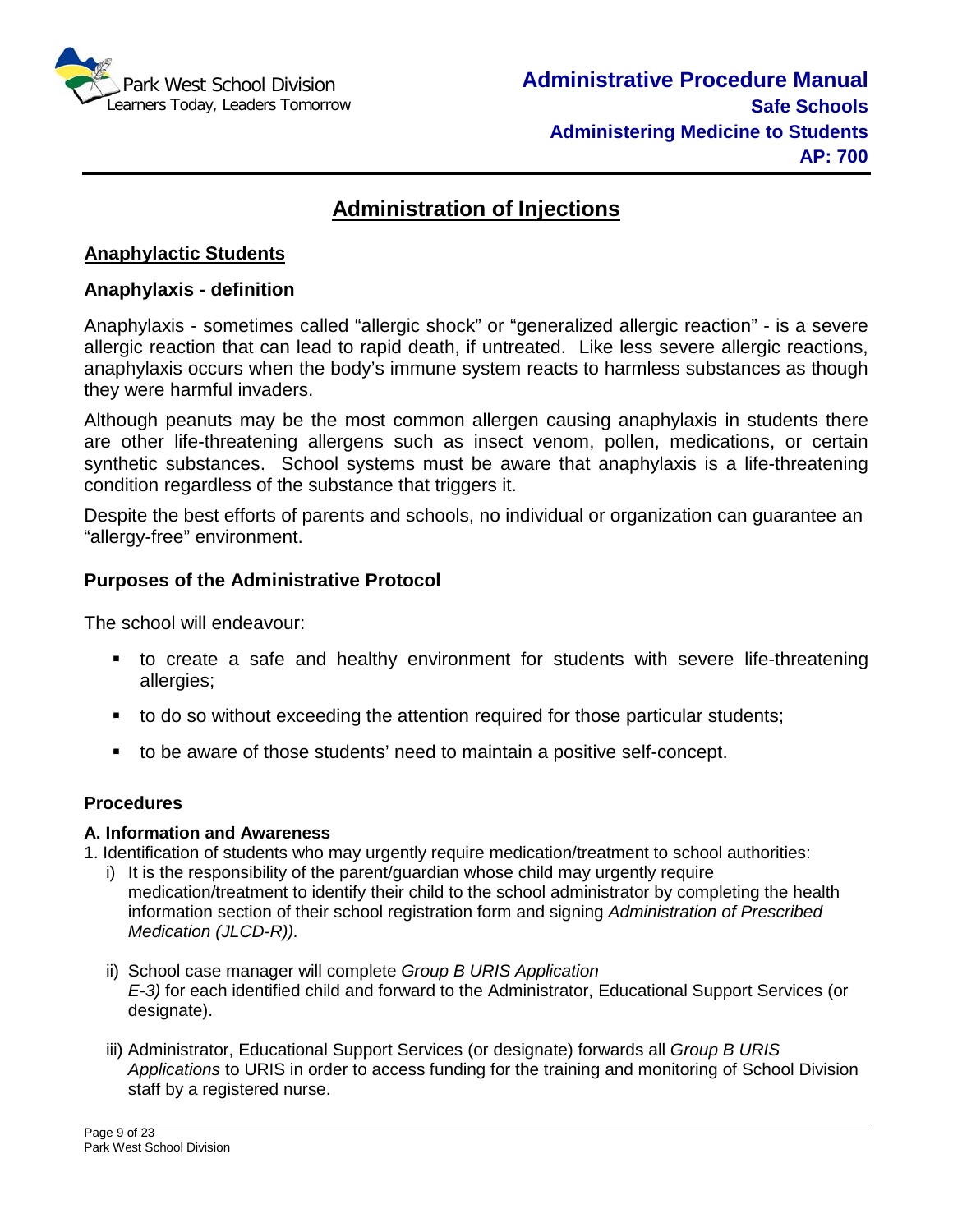

- iv) The registered nurse shall review the *Group B URIS Application* for each identified student in order to develop and maintain a written *Individual Health Care Plan (IHCP)* for each child requiring assistance by school personnel for Group B health care procedures.
- v) For children who are able to independently accomplish their own Group B health care procedures, the registered nurse will develop a child specific *Individual Health Care Plan (IHCP)* These plans are developed by the registered nurse in consultation with parents/guardians, the student, school personnel and, if required, the physician.
- 2. Identification of students who may urgently require medication/treatment to staff:
	- i) All staff members shall be made aware that a child who may urgently require medication/treatment is attending their school and the child shall be identified, either individually or at a staff meeting at the beginning of the school year.
	- ii) All students identified as having a life-threatening allergy shall have an "allergy alert" attached to their cumulative file. This "allergy alert" shall remain on the cumulative file throughout the student's attendance in Park West School Division.
	- iii) The child's classroom teacher shall ensure that a copy of the *Individual Health Care Plan (IHCP)*  is kept in a place where it will be highly visible and readily available to substitute teachers.
	- iv) It is recommended that students wear a medic-alert bracelet that identifies specific medical information.
	- v) Medications shall be clearly marked with the student's name.
- 3. Training for teachers and other school staff:
	- i) The school administrator shall ensure that group training provided by a health care professional (i.e. registered nurse/doctor/pharmacist, as provided by URIS) occurs annually with school personnel, lunch hour supervisors and volunteers, if deemed appropriate by the school administrator, in schools where children with life threatening medical conditions are enrolled.
	- ii) The School Division shall provide opportunities for group training provided by a health care professional for substitute teachers and bus drivers. Any new employees/volunteers e.g. Lunch Supervisors who may have missed the school-based training could attend these sessions.
	- iii) All staff who may be in a position of responsibility for children with life threatening medical conditions shall receive, from a registered nurse, child specific training related to the medical condition.
	- iv) Parents/guardians of the child with life threatening medical conditions shall ensure that the specific information about their child is made available to school personnel to be included in training sessions. Parents/guardians are encouraged to attend/participate in training sessions.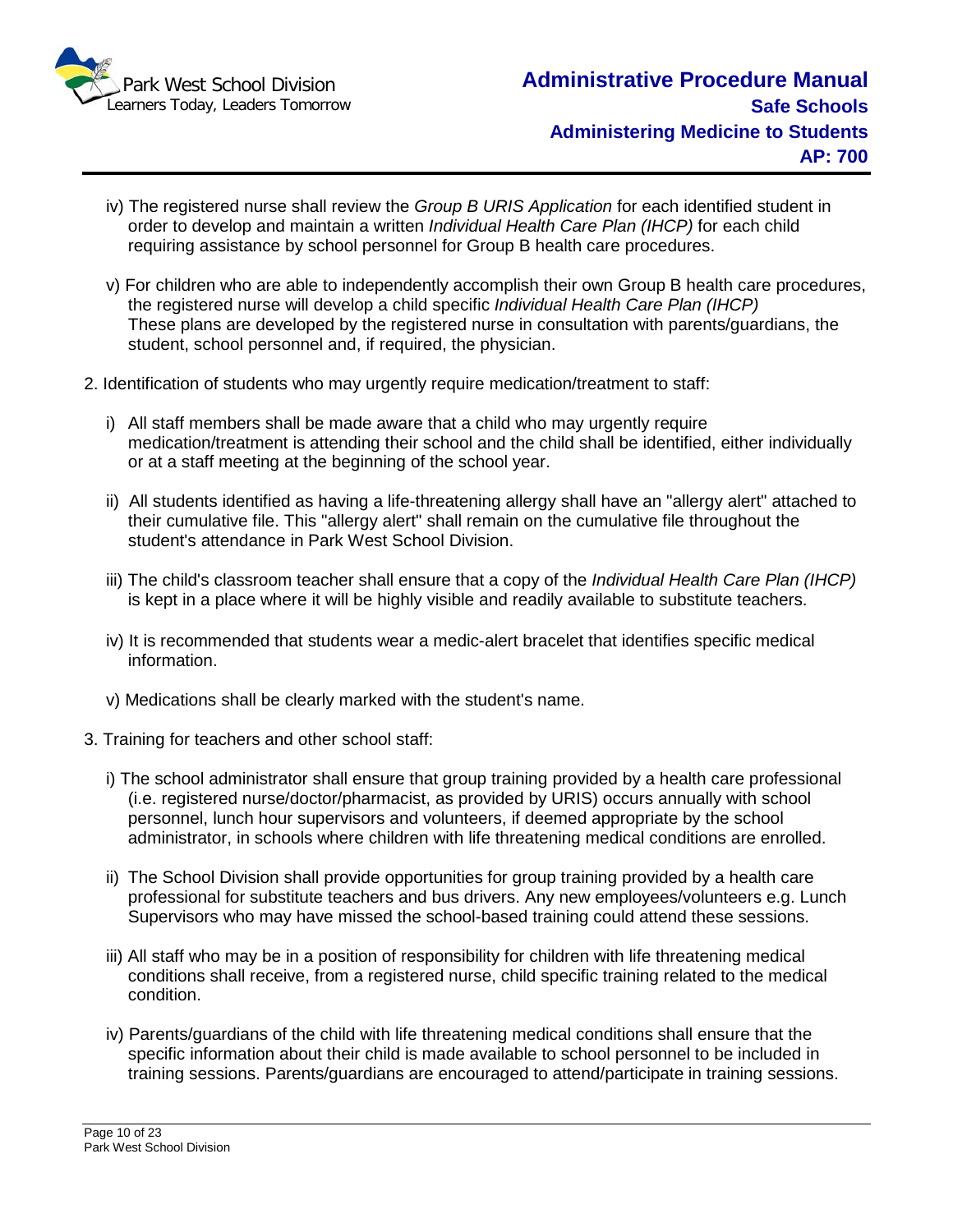

- 4. Sharing information with other students and parents/guardians:
	- i) In consultation with parents/guardians and student, the school may identify a student with life threatening medical conditions to classmates who are in direct contact with the child and enlist their understanding and support. This shall be done in a way that is appropriate to the students' age and maturity, without creating fear and anxiety.
- 5. Maintaining open communication between parents/guardians and the school:
	- i) The school shall maintain open lines of communication with the parents/guardians of students with life threatening medical conditions.
	- ii) Parents/guardians shall be involved in establishing specific plans for their own children, and may be involved in training staff in emergency procedures.

6. Authorization Forms: Parents shall complete Authorization To Administer Prescribed Medication To **Student** 

#### **B. Anaphylaxis Regulations Avoidance of Allergens**

# The greatest risk of exposure to allergens is in new situations, or when normal daily routines are

interrupted, such as birthday parties, camping, or school trips. Young children are at greatest risk of accidental exposure, but many allergists believe that more deaths occur among teenagers due to increased independence, peer pressure and a reluctance to carry medication.

Avoidance of specific allergens is the cornerstone of management in preventing anaphylaxis. All of the following strategies shall be considered in the context of the student's age and maturity as well as the organization and physical layout of the school and the properties of the allergen(s). As students mature, they shall be expected to take increasing personal responsibility for avoidance of their specific allergen(s).

1. Establishing Safe Lunchroom and Eating Area Procedures

Students with life threatening allergies are dependent upon the school community to minimize the presence of substances to which the student is allergic. Therefore it is recommended that the school community:

- (a) Require students with life threatening allergies to eat only food prepared from home.
- (b) Discourage the sharing of food, utensils and containers.
- (c) Encourage the child with life threatening allergies to take precautions such as:
	- placing food on wax paper or a paper napkin rather than directly on the desk or table
	- taking only one item at a time from the lunch bag to prevent cross contamination.
- (d) Establish a hand-washing routine before and after eating.

(e) Recommend that tables and other eating surfaces are washed clean after eating, using a cleansing agent approved for school use.

This is particularly important for students with peanut allergies because of the adhesive nature of peanut butter.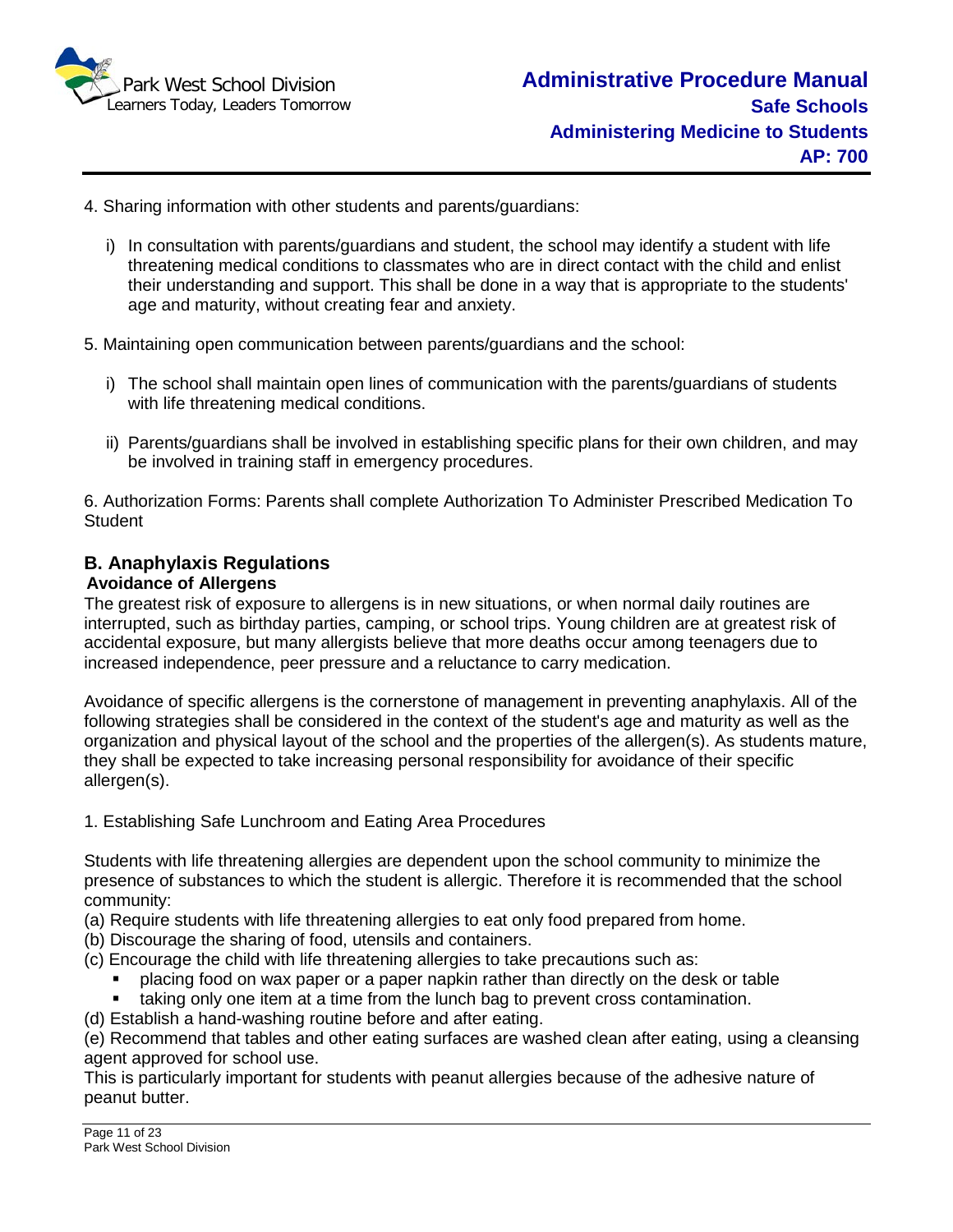

#### 2. Allergens Hidden in School Activities

Not all allergic reactions are a result of exposure at meal times. Children with life threatening allergies may be at risk if involved in garbage disposal, recycling, yard clean-ups, or other activities which could bring them into contact with food wrappers, containers or debris.

(a) Teachers will attempt to choose products which are safe for all children in the classroom.

(b) Teachers, particularly in the primary grades, will attempt to be aware of the possible allergens present in curricular materials such as:

- craft materials (e.g. play dough, egg cartons, etc.)
- **pets and pet food**
- bean-bags, stuffed toys (peanut shells are sometimes used)
- counting aids (e.g. beans, peas)
- toys, books and other items which may have become contaminated in the course of normal use
- **science projects, Human Ecology classes**
- special seasonal activities (e.g. Easter eggs, garden projects)

(c) Allow the child with life threatening allergies to keep the same locker and desk all year in order to prevent accidental contamination, as foods are often stored in lockers and desks.

#### 3. Holidays and Special Celebrations

Food is often associated with special occasions and events. The following procedures will help to protect the child with life threatening allergies:

(a) Require the child with life threatening allergies to eat food brought from his or her own home.

(b) Focus on activities rather than food to celebrate special occasions.

#### 4. Field Trips/Excursions

In addition to the usual school safety precautions applying to field trips, the following procedures shall be in place to protect the child with life threatening allergies:

(a) Require all staff and volunteers to be aware of the identity of the child with life threatening allergies, the allergens, symptoms and treatment.

(b) Ensure that a staff member or volunteer, at the discretion of the school administrator, with training in the use of the EpiPen, is assigned responsibility for the child with life threatening allergies. A copy of the *Individual Health Care Plan (IHCP)* shall be carried by the person responsible for administration of the EpiPen.

(c) If the risk factors are too great to control, the child with life threatening allergies may be unable to participate in the field trip. Parents/guardians shall be involved in this decision.

(d) Teachers/administrators shall ensure that EpiPens are taken on field trips and emergency response plans are in place when planning the trip.

(e) There shall be reasonable and appropriate access to a telephone, cellular telephone, or radio communication during an excursion.

#### 5. Anaphylaxis to Insect Venom

Avoidance is more difficult to achieve for this type of allergy but certain precautions by the schools may be helpful: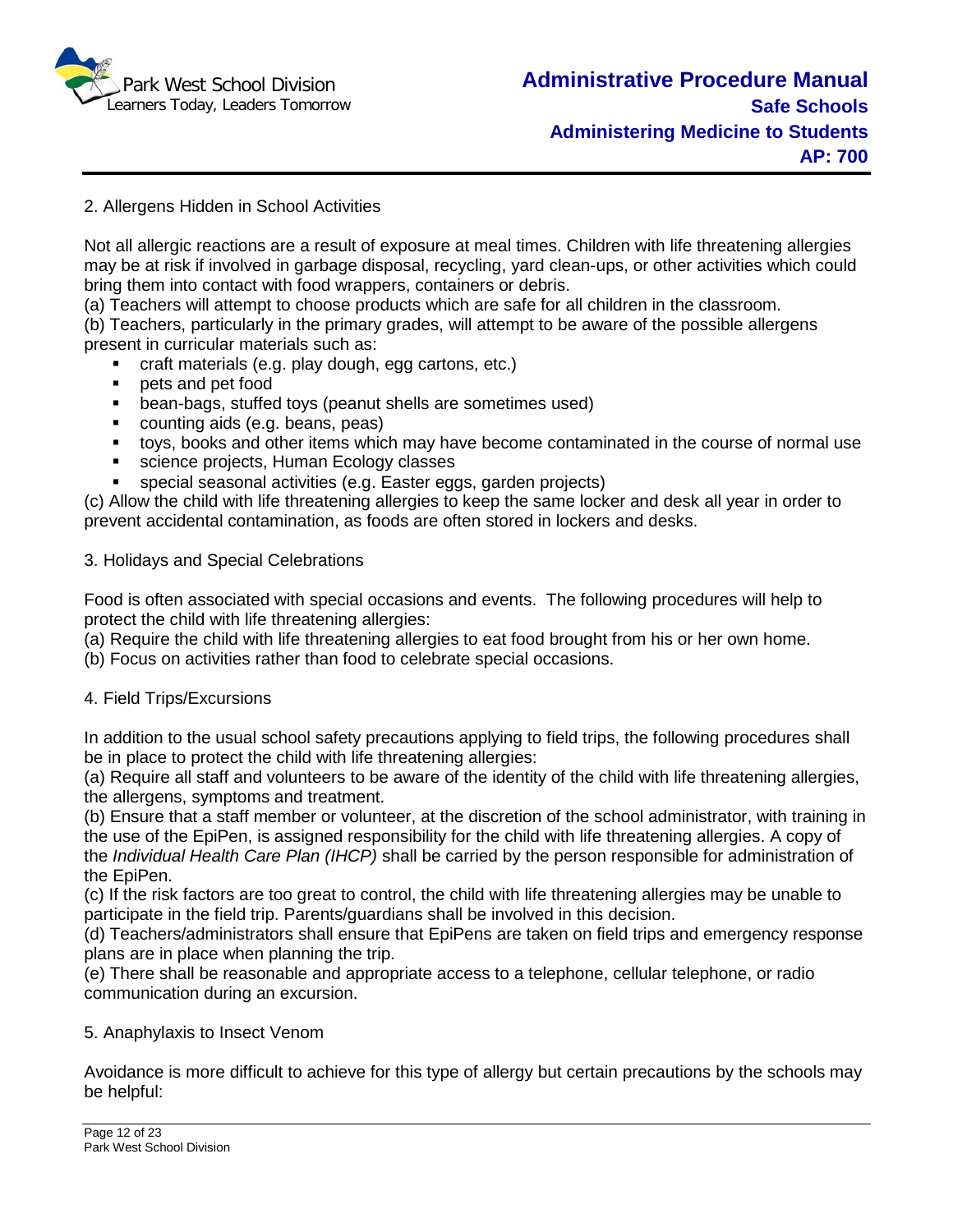

(a) Request removal of insect nests from school property by calling Park West School Division, Maintenance Department.

(b) Allow students with life threatening allergies to insect stings to remain indoors for recess during bee/wasp season.

(c) Immediately remove a child with an allergy to insect venom from the room if a bee or wasp enters. (d) Ensure proper storage and prompt disposal of garbage.

6. Epinephrine is the treatment for an anaphylactic reaction. There are no contra-indications to the use of epinephrine for a life threatening allergic reaction. Epinephrine must be administered as early as possible after the onset of symptoms of severe allergic response.

i. The emergency plan includes the following:

(a) communicate the emergency rapidly to a staff person who is trained in the use of the Adrenaline Auto-injector (EpiPen)

(b) administer the EpiPen (NOTE: Although most children with life threatening allergies learn to administer their own medication by about age 8, individuals of any age may require help during a reaction because of the rapid progression of symptoms, or because of the stress of the situation. Adult supervision is required.)

(c) telephone 911 and inform the emergency operator that a child is having an anaphylactic reaction (d) transport the child to hospital at once by ambulance

(e) provide a copy of the *Individual Health Care Plan (IHCP)* as well as the used EpiPen to the ambulance attendants

(f) telephone the parents/guardians of the child

(g) implement *Universal Precautions (OP 25002)* as appropriate

ii. Location of Adrenaline Auto-injectors (EpiPens)

(a) Students shall carry their own EpiPen on their person at all times with instructions for use. If the student is not developmentally able to carry the EpiPen, it will be kept in an unlocked, safe, easily accessible location, and a staff member will be designated its responsibility.

(b) Where a question arises regarding the urgency of medication or the capability of a student, the registered nurse in consultation with parent/guardian, physician, and school personnel shall develop an appropriate plan.

(c) It is recommended that parents/guardians supply an extra EpiPen to be kept in the school office for emergency situations. This extra EpiPen shall be kept in a covered and secured area, but unlocked for quick access.

#### iii. Review Process

 School emergency procedures for each student with life threatening allergies shall be reviewed annually at the beginning of the school year with staff and parents/guardians. In the event of an emergency response, an immediate evaluation of the procedure shall be undertaken.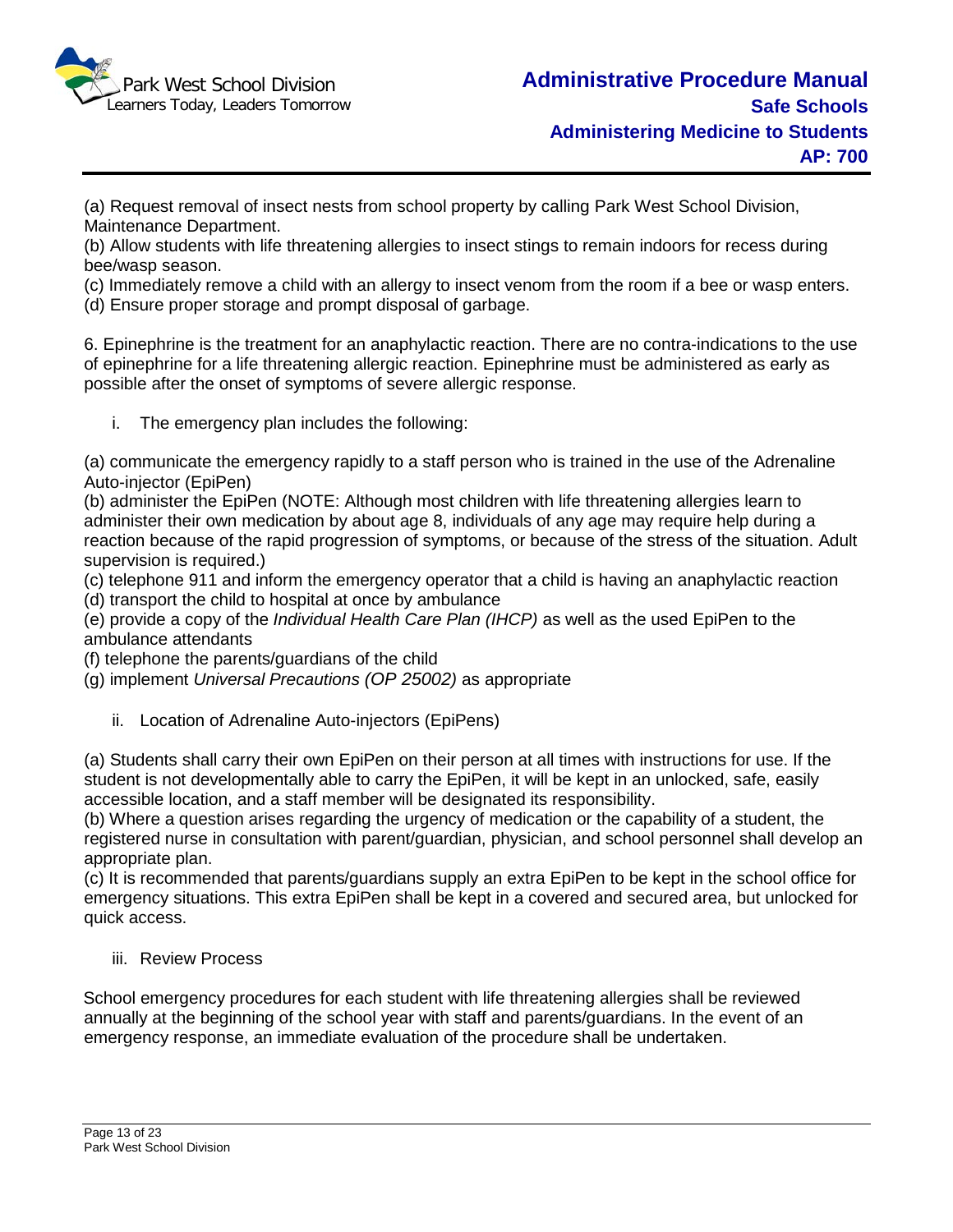

#### **C. Division of Responsibilities**

Ensuring the safety of children with life threatening allergies in a school setting depends upon the understanding and support of the entire school community. To minimize the risk of exposure, and to ensure rapid response to emergency, parents/guardians, students and school personnel must all understand and fulfill their responsibilities.

#### **Responsibilities of the Parents of an Anaphylactic Child**

- (a) Inform the school of their child's allergies and the causal allergens.<br>(b) Provide a medic alert bracelet for their child.
- Provide a medic alert bracelet for their child.
- (c) Provide the school with physician's instructions for administering medication.
- (d) Provide the school with up-to-date injections kits, and keep them current.
- (e) Provide support to school and teachers as requested.
- (f) Assist in school communication plans, if requested.
- (g) Review the school action plan with school personnel.
- (h) Supply information to the school regarding:
	- the allergens;
	- circumstances to avoid.
- (j) Be willing to provide safe foods for special occasions (if foods are the allergen).
- (j) Teach their child (depending on age and maturity):
	- to recognize the first symptoms of an anaphylactic reaction;
	- $\bullet$  to know where medication is kept, and who can get it;
	- to communicate clearly when he or she feels a reaction starting;
	- to carry his/her own auto-injector in a fanny-pack (depending on child's age and maturity);
	- not to share snacks, lunches or drinks;
	- to understand the importance of hand-washing before and after eating;
	- to develop strategies for coping with teasing and being left out;
	- to report bullying and threats to an adult in authority; and
	- to take as much responsibility as possible for his/her own safety.
- (k) Welcome other parents' calls with questions about safe foods. (the allergens).

#### **Responsibilities of the Principal**

- (a) Work closely with the parents of an anaphylactic child.
- (b) Ensure that the parents have completed all the necessary forms.
- (c) Ensure that instructions from the child's physician are on file.
- (d) Notify the school community of the anaphylactic child, the allergens and the treatment, with proper consideration given to avoid drawing undue attention to the child.
- (e) With parental consent, post allergy-alert forms in the staffroom and office
- (f) Maintain up-to-date emergency contacts and telephone numbers.
- (g) Ensure all staff have received training regarding allergen avoidance strategies, recognition of symptoms and emergency treatment, and that the training be done prior to the new school year.
- (h) Ensure that all substitute teachers are informed of the presence of an anaphylactic child
- (i) Inform all parents that a child with life-threatening allergies is attending the school, and ask for their support.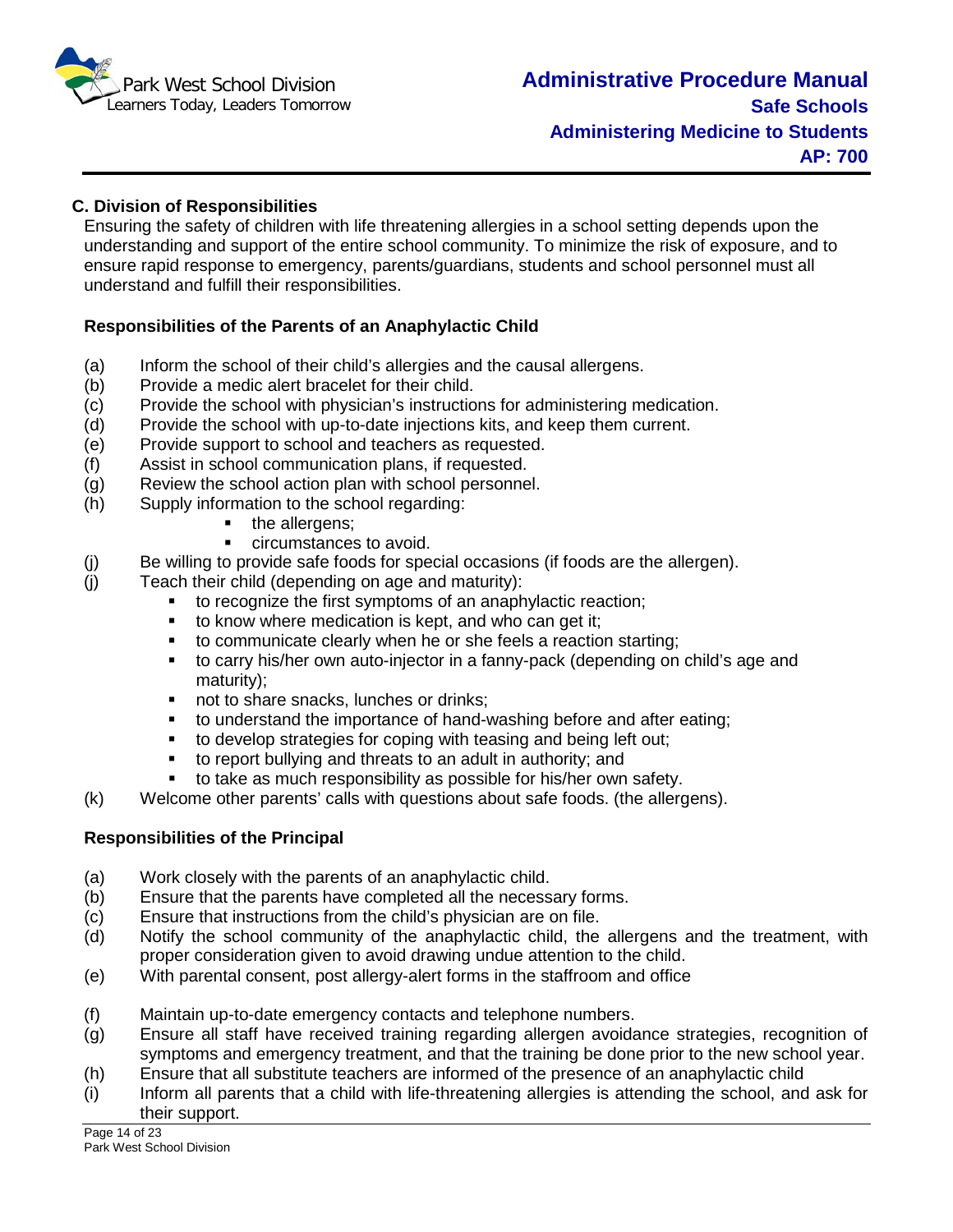

- (j) In collaboration with parents and the nurse, participate in the development of an Individualized Health Care Plan/Emergency Response Plan for each anaphylactic child.
- (k) Store auto-injectors in an UNLOCKED, easily accessible location.
- (l) Establish safe procedures for field trips and extra-curricular activities.
- (m) Develop a school plan for reducing risk in classrooms and common areas.

#### **Responsibilities of Classroom Teacher**

- (a) With parental consent, discuss anaphylaxis with the class, in age-appropriate terms.
- (b) Ensure students do not share lunches or trade snacks.
- (c) Choose allergy-free foods for classroom events.
- (d) Reinforce hand-washing before and after eating.
- (e) Facilitate communications with other parents.
- (f) Follow the school plan for reducing risk in classrooms and common areas.
- (g) Leave information and a photo of the anaphylactic child in an organized prominent and accessible format for substitute teachers.
- (h) Ensure that auto-injectors are taken on field trips.

#### **Responsibilities of the Bus Driver**

- (a) Attend in-service training provided by the Board.
- (b) Be aware of the presence of any and all anaphylactic students in his/her care while riding the bus.
- (c) Receive training in the use of the auto-injector.
- (d) Carry a copy of the Emergency Response Plan on the school bus, displayed in a prominent location.
- (e) Ensure that auto-injector is stored in a safe and accessible place on the bus or that the child carries one in an identified location while on the school bus.
- (f) Follow the Emergency Response Plan should a student be exposed to an allergen

#### **Responsibilities of Recess and Noon Hour Supervisors**

- (a) Attend in-service training provided by the Board.
- (b) Be aware of the presence of any and all anaphylactic students in his/her care while on supervision.
- (c) Receive training in the use of the auto-injector.
- (d) Follow the Emergency Response Plan should a student be exposed to an allergen.

#### **Responsibilities of Anaphylactic Students**

- (a) Keep auto-injector handy at all times.
- (b) Know how to use auto-injector.
- $\overline{c}$  Take as much responsibility as possible for avoiding allergens.<br>(d) Eat only foods brought from home.
- Eat only foods brought from home.
- (e) Take responsibility for checking labels and monitoring intake (older students).
- (f) Wash hands before eating and after eating.
- (g) Learn to recognize symptoms of an anaphylactic reaction.
- (h) Promptly inform an adult, as soon as accidental exposure occurs or symptoms appear.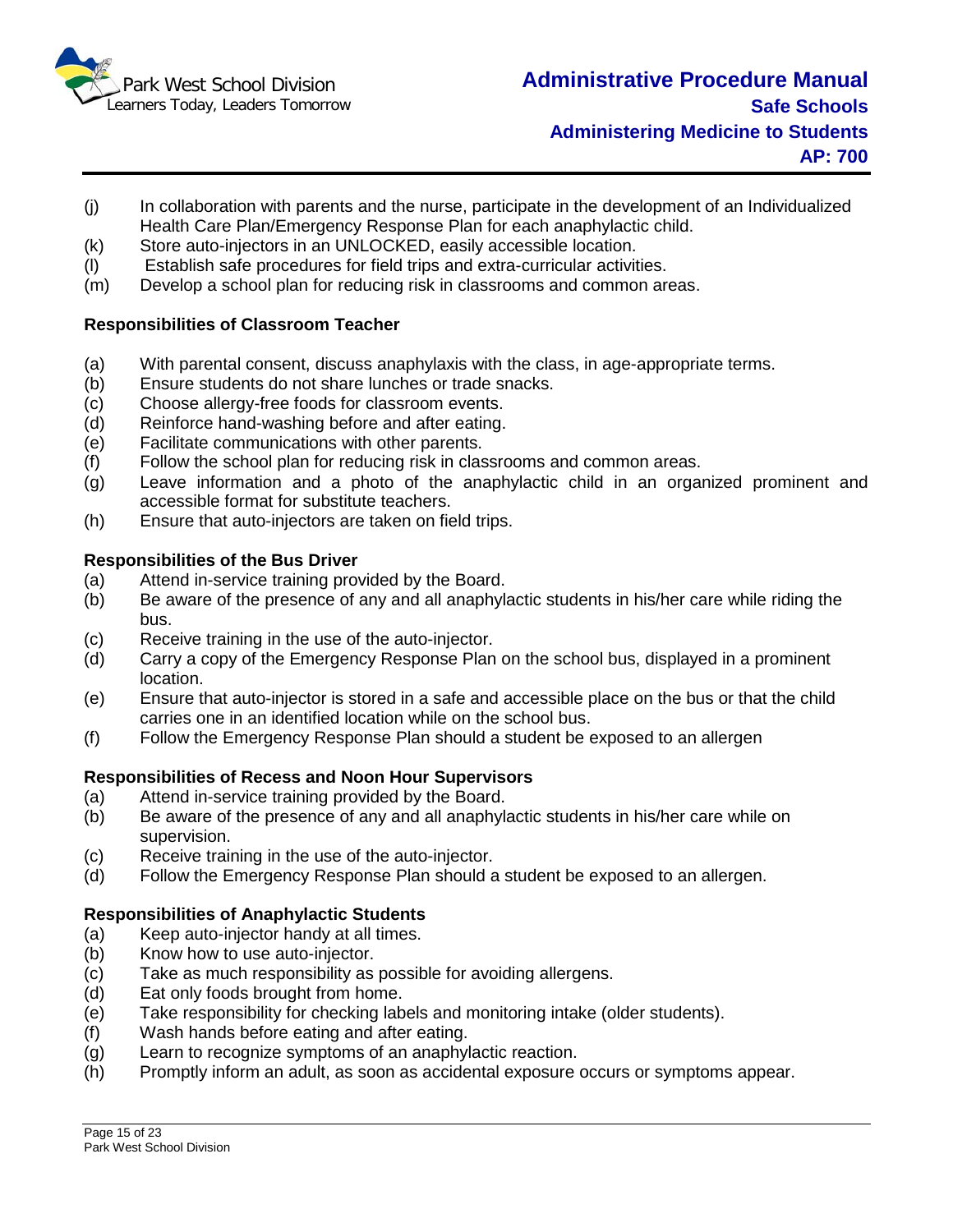

#### **Responsibilities of All Students**

- (a) Follow school rules about sharing foods.
- (b) Follow school rules about keeping allergens out of the classroom and washing hands.
- (c) Refrain from "tempting" a child with a food allergy.

#### **D. Involvement of Health Professionals**

In collaboration with parent/guardian and the school, the nurse will develop an Individual Health Care Plan/Emergency Response Plan for the child with anaphylaxis. In support of the HCP/ERP, the nurse will:

- (a) provide an in-service for school personnel on anaphylaxis
- (b) review the student plan for the child with anaphylaxis;
- (c) provide training in the use of the auto-injector, and/or other procedures, as required.

#### **E. Emergency Response**

Epinephrine is the treatment for an anaphylactic reaction. There are no contra-indications to the use of epinephrine for a life threatening allergic reaction. Epinephrine must be administered as early as possible after the onset of symptoms of severe allergic response.

In co-operation with parents, the child's physician, and the public health nurse, schools should establish a separate emergency plan for each student, including:

- (a) A rapid response procedure to:
	- administer epinephrine;
	- call Ambulance (911) or drive the child to the hospital;
	- **EXT** include a familiar and trusted adult to accompany the child:
	- **•** contact the hospital: and
	- **•** contact the student's parents.
- (b) An easily accessible, up-to-date supply of auto-injectors.

#### References: **Anaphylaxis: A Handbook for School Boards (Health Canada) Unified Referral And Intake System Manual (MECY)**

#### **ADMINISTRATION OF INJECTIONS Anaphylactic Shock: Administering of EpiPen in emergency situation.**

- 1. The school administration shall notify the parents/legal guardians/substitute decision maker that they are required to sign an authorization and release form and return same to school.
- 2. Arrangements will be made through the Public Health Nurse or private health care provider to provide training of all school staff and bus drivers in the administering of medication by EpiPen on a yearly basis.
- 3. School personnel and Health Care Provider must complete one Emergency Allergy Alert Form and place in the classroom, staff room, administration office and other areas deemed necessary.
- 4. Copies of the Emergency Allergy Alert form must be forwarded to the Student Services Coordinator for distribution to the Transportation department.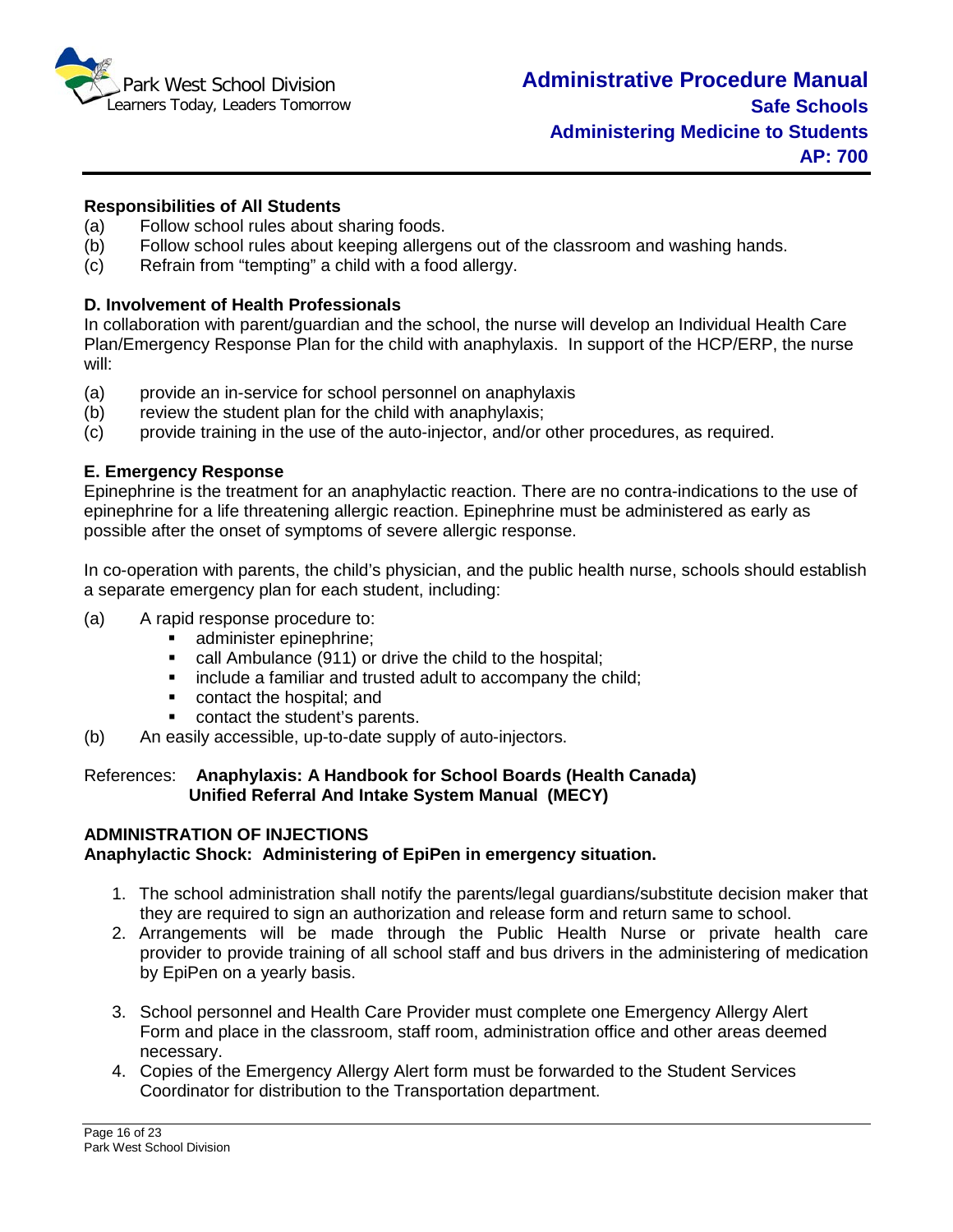

# **THE PARK WEST SCHOOL DIVISION AUTHORIZATION AND RELEASE**

**ADMINISTRATION OF EPINEPHRINE**

**NAMES OF PARENT(S)/GUARDIANS(S): \_\_\_\_\_\_\_\_\_\_\_\_\_\_\_\_\_\_\_\_\_\_\_\_\_\_\_\_\_\_\_\_\_\_\_\_\_\_\_**

NAME OF STUDENT:

- **1. The above-named child suffers from extreme allergic reactions which may lead to anaphylactic shock.**
- **2. I authorize designated school staff members to administer epinephrine (Epi/pent) or similar medication to child if it is considered necessary by the school administration or designate person.**
- **3. I realize that the staff members who volunteer to assist my child in this way are not medical professionals. In consideration of their assistance, I REALEASE THE PARK WEST SCHOOL DIVISION AND ITS OFFICERS AND EMPLOYEES FROM ANY LIABILITY ARISING FROM THE ADMINISTRATION OF EPINEPHRINE OR SIMILAR MEDICATION.**

**\_\_\_\_\_\_\_\_\_\_\_\_\_\_ \_\_\_\_\_\_\_\_\_\_\_\_\_\_\_\_\_\_\_\_\_\_\_\_\_\_\_\_\_\_\_\_\_\_\_\_\_\_\_\_\_\_\_\_\_\_\_\_** Date **Signature of Parent/Guardian/Substitute Decision Maker**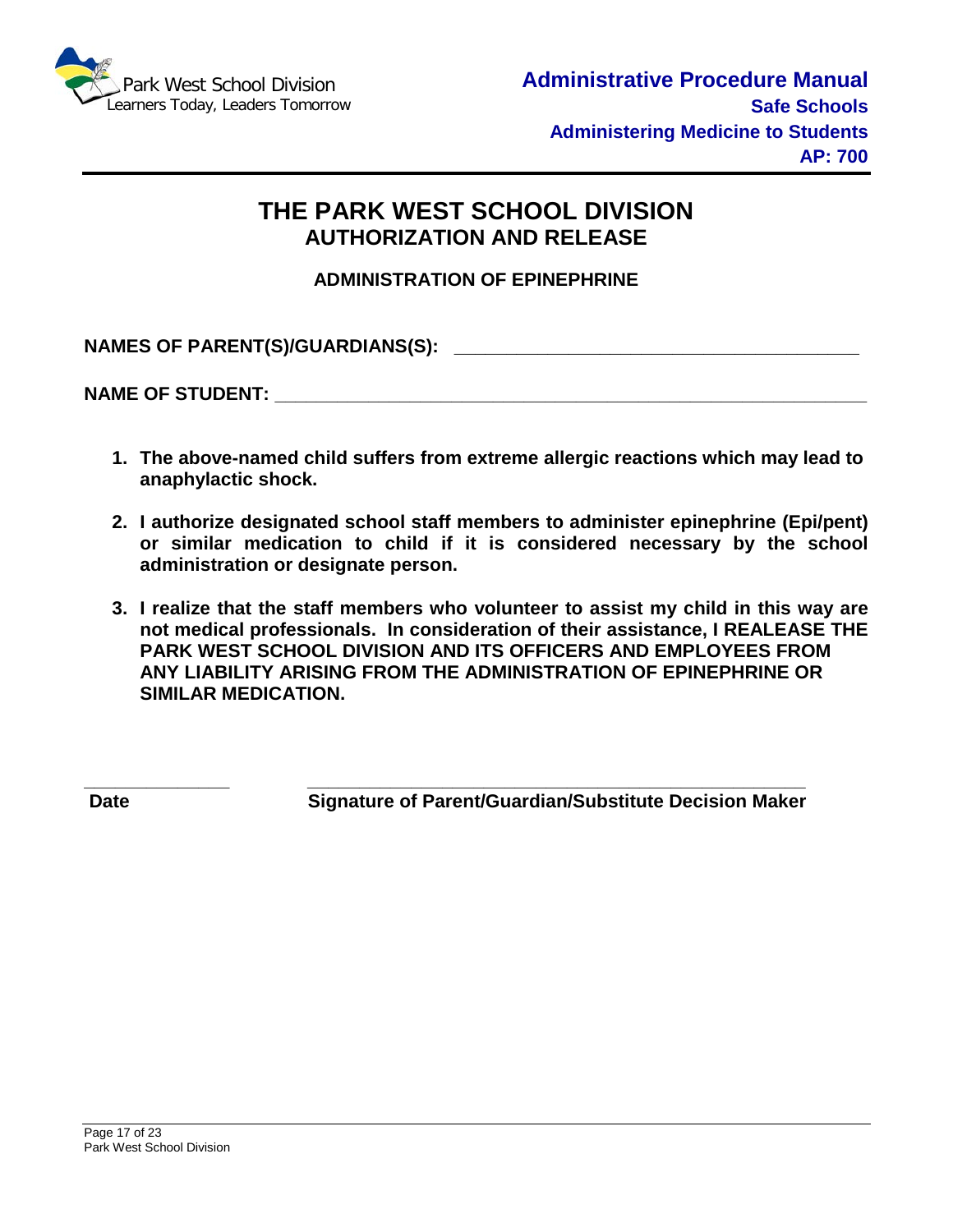

#### **HEALTH CARE PLAN SUMMARY SHEET**

TO BE COMPLETED BY THE CASE MANAGER AT THE FINAL REVIEW OF THE HEALTH CARE PLAN AND ATTACHED TO THE COVER OF THE HEALTH CARE PLAN. A COPY OF THE SUMMARY SHEET IS TO BE POSTED WITH THE EMERGENCY RESPONSE PLAN.

| Valid From: ________________________________ | To: __________________________ |  |  |  |  |
|----------------------------------------------|--------------------------------|--|--|--|--|
| (Date)                                       | (Date)                         |  |  |  |  |

It is recommended that the following be trained in the EpiPen use (Teaching staff, Educational Assistants, Secretarial and Custodial staff, and Bus drivers.

Trainer: \_\_\_\_\_\_\_\_\_\_\_\_\_\_\_\_\_\_\_\_\_\_\_\_\_\_\_\_\_\_\_\_\_\_\_\_\_\_\_\_(Trainer's Signature)

| <b>NAME</b> | <b>POSITION</b> | FOR EPIPEN USE | <b>DATE</b> |
|-------------|-----------------|----------------|-------------|
|             |                 |                |             |
|             |                 |                |             |
|             |                 |                |             |
|             |                 |                |             |
|             |                 |                |             |
|             |                 |                |             |
|             |                 |                |             |
|             |                 |                |             |
|             |                 |                |             |
|             |                 |                |             |
|             |                 |                |             |

**Review Date:**  $\blacksquare$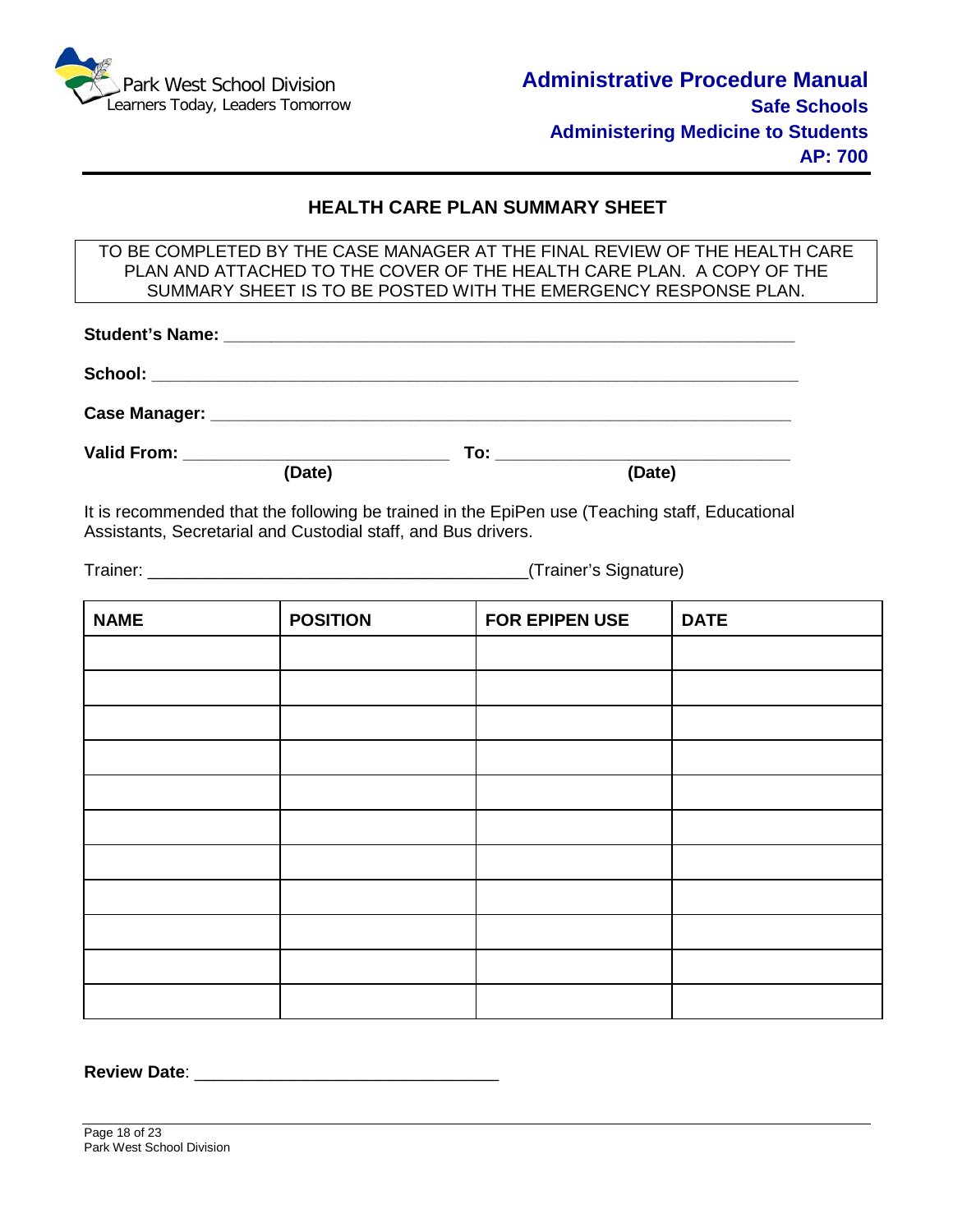

#### **Anaphylactic Shock - Sample Letter to Parents**

Date

Dear Parents

There is a child attending our school who suffers from a life threatening allergy to peanut products, i.e. peanut butter, peanut oil, etc. You can help to ensure the safety of this student by sending lunches and snacks that do not contain peanut products.

Students who have severe allergies to such food substances are exposed to a health risk when peanut products are eaten in their environment or shared with them. Please speak with your child about not sharing their snacks with other children. Alternative snack ideas are available through the District Health Centre.

If your child has health problems of any kind, please inform your child's teacher immediately so that the necessary health protection steps may be taken.

Your understanding and cooperation are appreciated so that we might provide for the safety of all students at risk of health trauma.

Yours truly,

Principal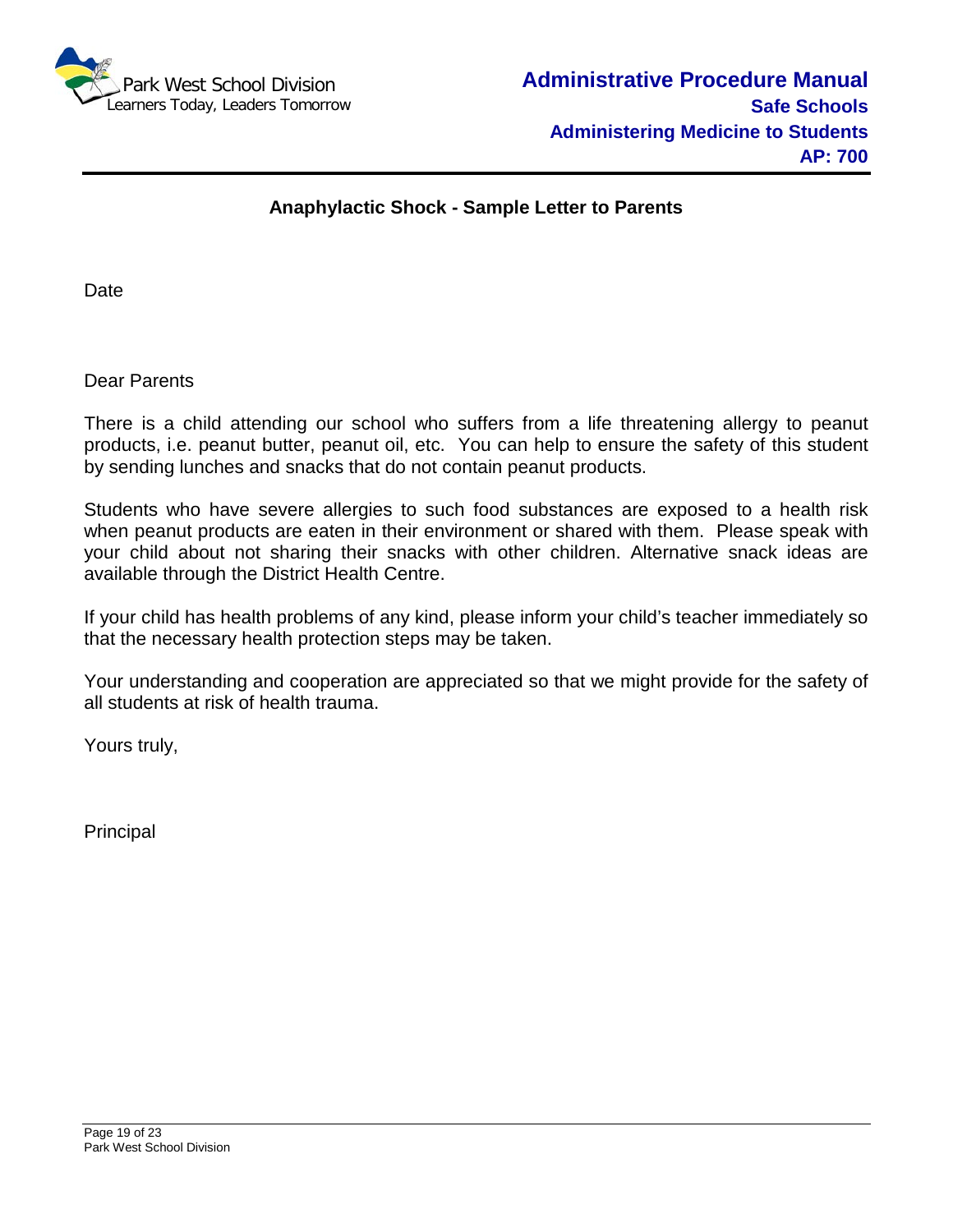

#### **Anaphylactic Shock - Sample Letter to Kindergarten Parents**

**Date** 

Dear Parents:

Kindergarten students are given an opportunity to eat a snack sent from home each day to provide for their nutritional needs.

As there is a child attending your child's class who suffers from a life threatening allergy to peanut products, i.e. peanut butter, peanut oil, etc. we ask your cooperation by not sending any snacks with your child containing peanut products.

Students who have severe allergies to such food substances are exposed to a health risk when peanut products are eaten in their environment or shared with them. Please speak with your child about not sharing their snacks with other children. Alternative snack ideas are available through the District Health Centre.

If your child has health problems of any kind, please inform your child's teacher immediately so that the necessary health protection steps may be taken.

Your understanding and cooperation are appreciated so that we might provide for the safety of all students.

Yours truly,

Principal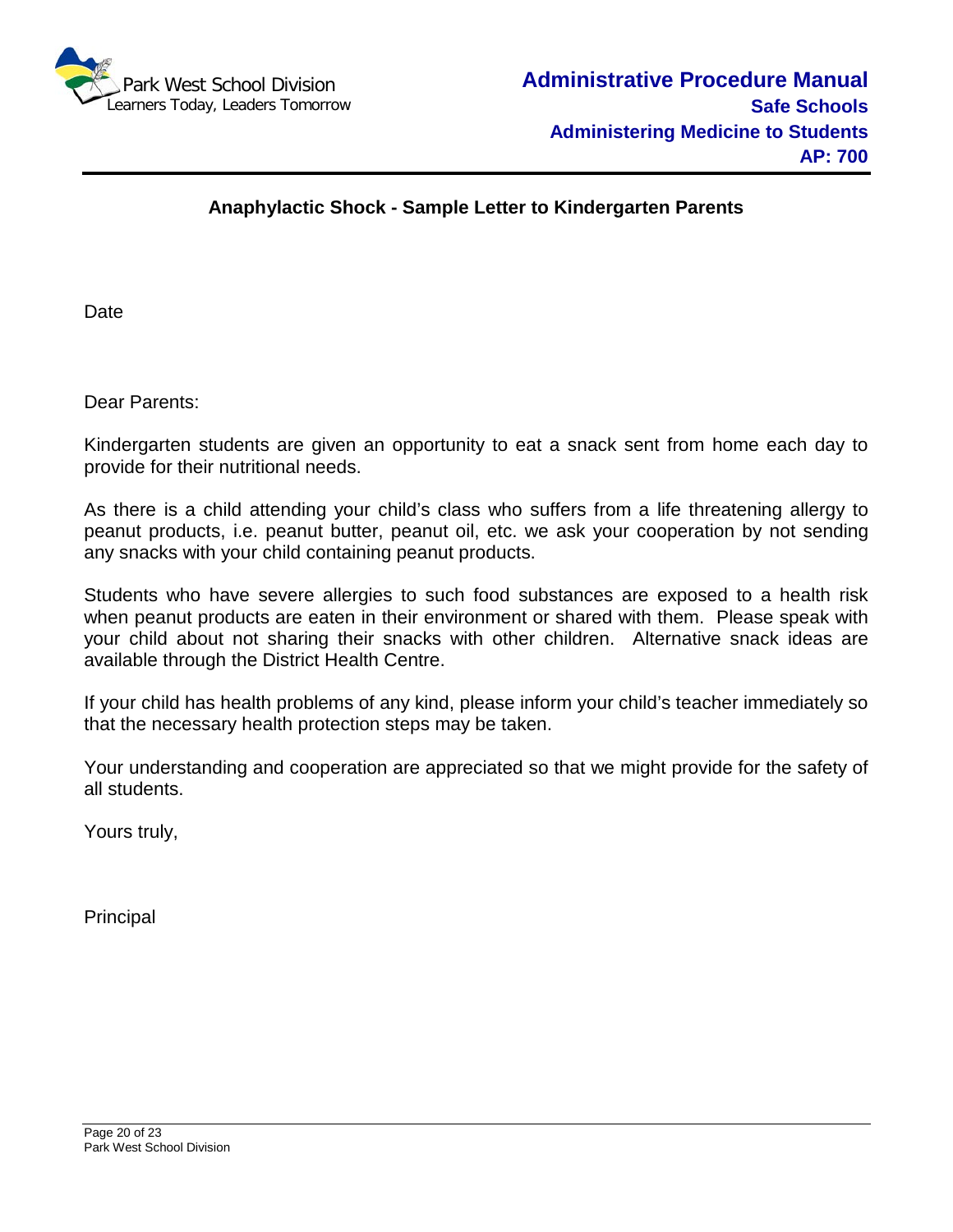

#### **Anaphylactic Shock - Sample Item for Newsletters**

Watch out for life-threatening allergies

Many children have allergies. A few, however, are life threatening. Some children, for example, are severely allergic to peanut butter. A tiny bit from a knife or even a crumb from the table can be fatal within minutes. Nuts, shellfish, fish, eggs and milk are also known to cause severe reactions. Knowing that your child has allergies and knowing how to deal with them is your best defence.

If your child is allergic to peanuts or peanut products, please tell us. With your help, we will do our best to prevent mishaps and to make sure that all of our students are safe, healthy, and able to concentrate on learning.

If you would like further information about our policies and practices, please call the school.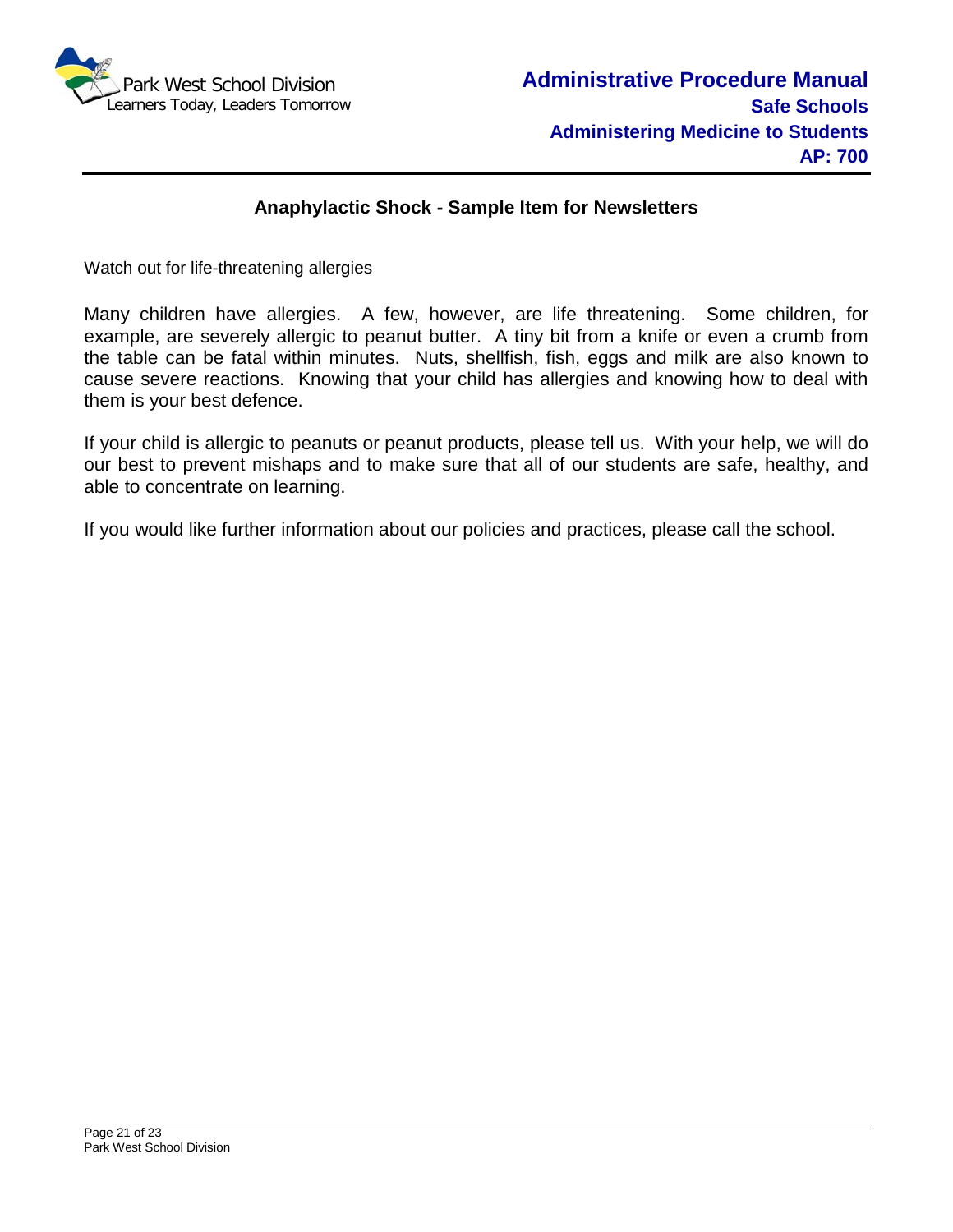

### **ASTHMA**

#### **EMERGENCY RESPONSE PLAN (FORM B) ASTHMA**

| Child's name:                     | <b>MHSC:</b>      | <b>PHIN:</b>  |
|-----------------------------------|-------------------|---------------|
|                                   | <b>Birthdate:</b> | Grade:        |
| <b>Community program:</b>         |                   | Grade:        |
| <b>Parent/Guardian:</b>           | <b>Phone:</b>     | Phone:        |
| <b>Parent/Guardian:</b>           | <b>Phone:</b>     | Phone:        |
| <b>Substitute Decision Maker:</b> | Phone:            | Phone:        |
| <b>Emergency Contact:</b>         | Phone:            | <b>Phone:</b> |
| Physician(s):                     | <b>Phone:</b>     |               |
|                                   | <b>Phone:</b>     |               |
| Other health care professionals:  | <b>Phone:</b>     |               |
|                                   | <b>Phone:</b>     |               |

| <b>IF YOU SEE THIS:</b>                                                                                                                                                                                                                                                                      | <b>DO THIS:</b>                                                                                                                                                                                                                                                                                                                                                                                                                                                                                                     |
|----------------------------------------------------------------------------------------------------------------------------------------------------------------------------------------------------------------------------------------------------------------------------------------------|---------------------------------------------------------------------------------------------------------------------------------------------------------------------------------------------------------------------------------------------------------------------------------------------------------------------------------------------------------------------------------------------------------------------------------------------------------------------------------------------------------------------|
| Child is experiencing an asthma episode<br>Symptoms of asthma<br>*coughing<br>*wheezing<br>*chest tightness<br>*shortness of breath<br>*increase in the rate of breathing                                                                                                                    | 1. Remove the child from any triggers of<br>asthma.<br>2. Ensure the child takes reliever<br>medication (blue cap).<br>3. Provide assistance in giving the<br>medication if the child is unable to do it<br>independently.<br>4. Encourage slow deep breathing. It may<br>be helpful for the child to perform a<br>quiet task for distraction purposes.<br>5. Monitor the child for improvement of<br>asthma symptoms. Relief from asthma<br>symptoms should occur within minutes<br>of taking reliever medication. |
| *Reliever medication has been given and<br>there is no improvement of asthma<br>symptoms in 5 minutes.<br>*Greyish/bluish color in lips and nail beds<br>*Inability to speak in full sentences<br>*Heaving of the chest, chest sucking<br>inward<br>*Shoulders held high, tight neck muscles | 1. Activate 911/EMS<br>2. Give reliever medication every five<br>minutes.<br>3. Contact the child's parent/guardian.<br>4. Stay with the child until emergency<br>medical services (EMS) arrives.<br>Provide information to EMS personnel<br>including:                                                                                                                                                                                                                                                             |